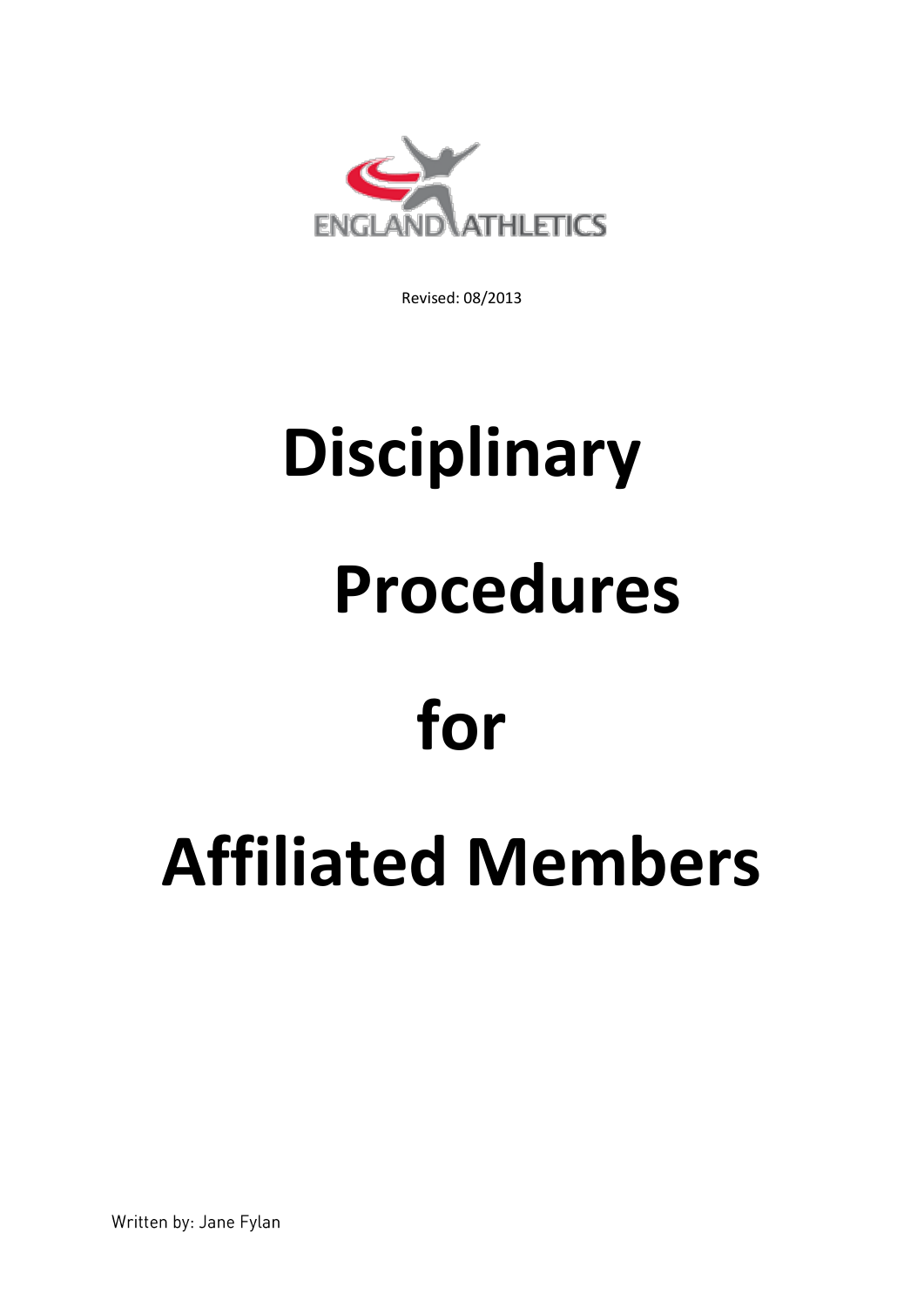# England Athletics

# Disciplinary Procedures for Affiliated Members

#### **Contents**

| Glossary of Terms                              | Page 4 - 8    |
|------------------------------------------------|---------------|
| <b>Guiding Principles</b>                      | $1.1 - 1.4$   |
| Jurisdiction of the English Regions            | $2.1 - 2.3$   |
| Role and Jurisdiction of England Athletics     | $3.1 - 3.3$   |
| Role & Jurisdiction of UK Athletics (UKA)      | $4.1 - 4.7$   |
| Misconduct                                     | $5.1 - 5.2$   |
| Rapid Repatriation                             | $6.1 - 6.4.1$ |
| Procedure on Receipt of Complaint              | $7.1 - 10.2$  |
| Costs incurred by Disciplinary Procedures      | 10.3          |
| Hearing by the Region - the Disciplinary Panel | $10.1 - 10.7$ |
| <b>Section B:</b>                              |               |
| Hearing by the Disciplinary Panel              | $11.1 - 13.7$ |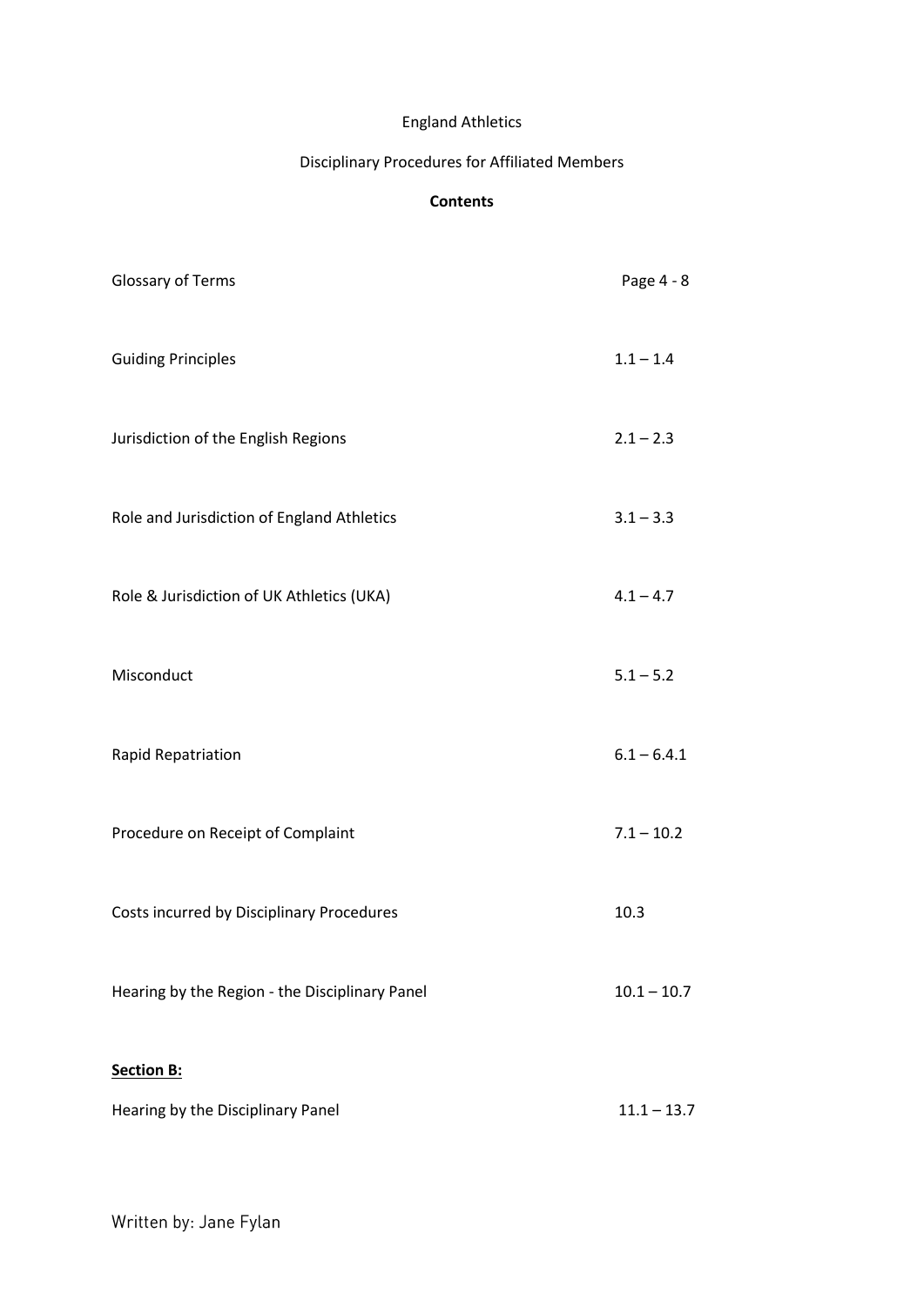| Appeal                                                 | $14.1 - 14.10.3$ |
|--------------------------------------------------------|------------------|
| Jurisdiction of the Appeal Panel                       | $15.1 - 15.2$    |
| Powers of the Appeal Panel                             | $16.1 - 16.7$    |
| Records of Hearings and Appeals                        | $17.1 - 17.4.1$  |
| Co-operation of Respondents/Appellants & Other Parties | 18.1             |
| <b>Section C:</b>                                      |                  |

Dealing with Persistent/Vexatious Complaints/Allegations Of misconduct 19.1 – 19.4.1.4

Appendix 1 - Guidance for Disciplinary Panels Page 34 - 36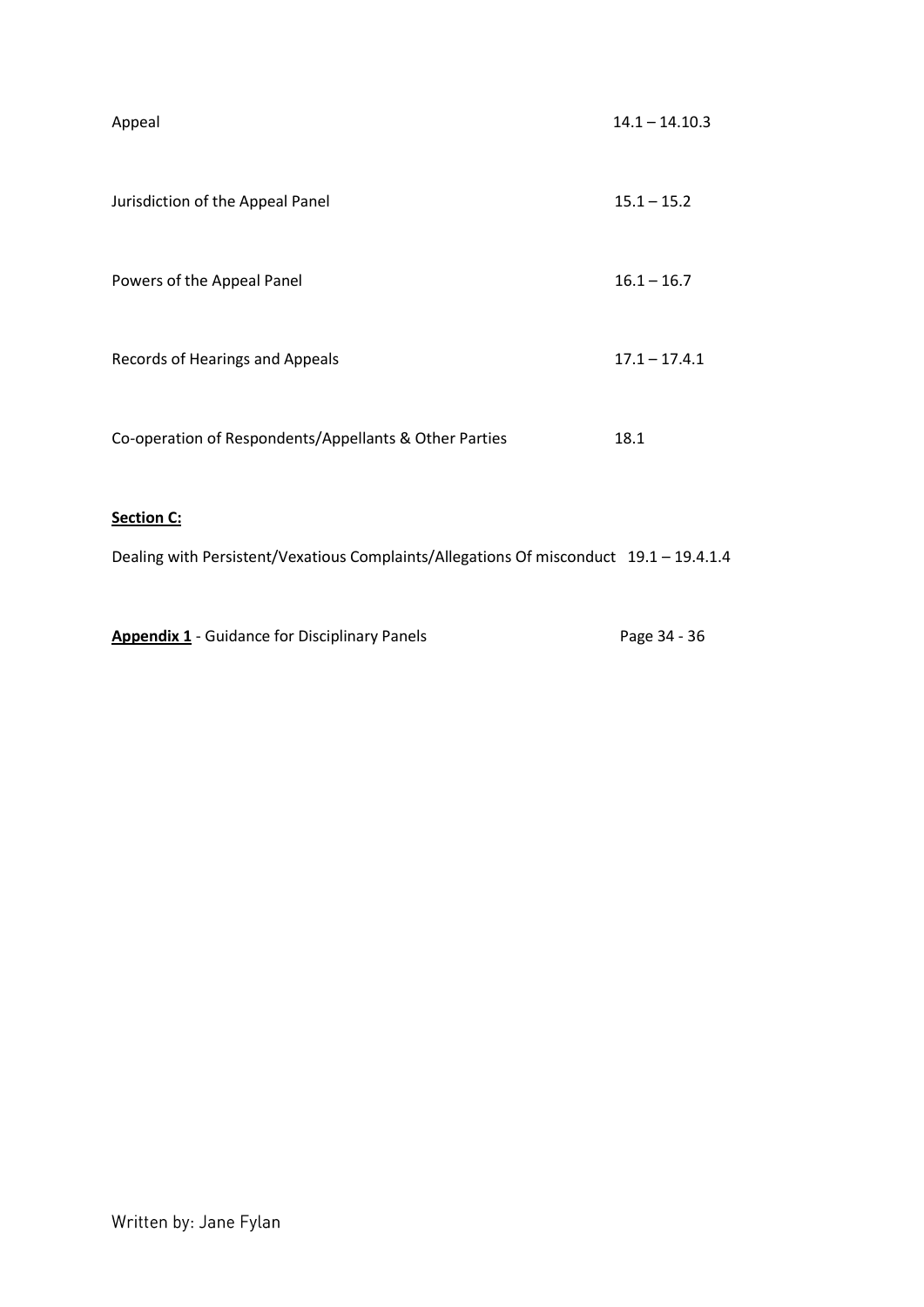# **Glossary of Terms**

In these Procedures the following words shall have the meaning set out opposite them:

| "Appeal"          | means an appeal from a decision of a Disciplinary Panel<br>under the Disciplinary Procedures;                                                                                                                                                                    |
|-------------------|------------------------------------------------------------------------------------------------------------------------------------------------------------------------------------------------------------------------------------------------------------------|
| "Appeal Panel"    | the appeal panel appointed under the Disciplinary<br>Procedures;                                                                                                                                                                                                 |
| "Board"           | the board of England Athletics from time to time as<br>constituted under England Athletics' Memorandum and<br>Articles of Association;                                                                                                                           |
| "Chair"           | the person appointed from time to time to be the chair of<br>the Disciplinary Panel or the Appeal Panel (as the context<br>requires) under these Procedures;                                                                                                     |
| "Chief Executive" | The Chief Executive of England Athletics Ltd., or his or her<br>nominee                                                                                                                                                                                          |
| 'Complainant"     | the person who makes a Complaint or allegation of<br>misconduct<br>against the Respondent (under these<br>Disciplinary Procedures) and may be an individual, a Club,<br>an Association or any other body within the jurisdiction of<br><b>England Athletics;</b> |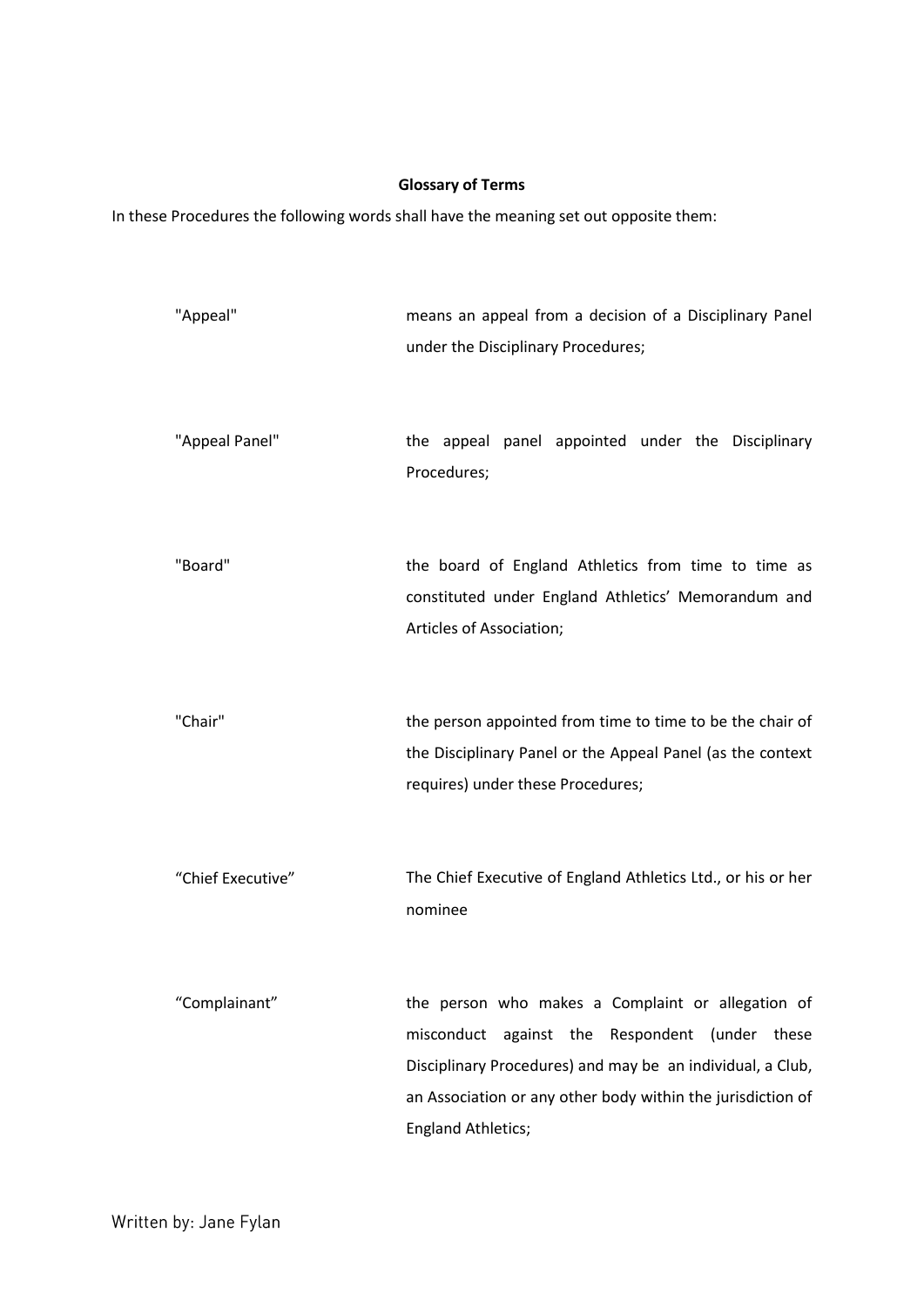"Complaint" a Complaint referred to the Investigating Officer and made by a party who is an individual, a Club, an Association or any other body that is subject to England Athletics' jurisdiction and which alleges a breach of a rule, policy, procedure, code of conduct, or similar regulation;

"the Decision" the written decision of either the Disciplinary Panel or the Appeal Panel (as the case may be) given in accordance with these Procedures;

"Disciplinary Panel" the disciplinary panel appointed pursuant of the Disciplinary Procedures;

"the Disciplinary Procedure" the procedures set out in above, as amended from time to time;

"Interested Party" any person or member, who in the Investigating Officer's opinion, is likely to be affected by the outcome of any Complaint raised under these Procedures;

"Investigating Officer" the investigating officer(s) appointed by the England Athletics Welfare Officer on a case by case basis or generally and includes any deputy appointed by him;

"National Association" England Athletics Limited (company number 65583713); Scottish Athletics Limited (company number SC217377); Welsh Athletics; and Athletics Northern Ireland or such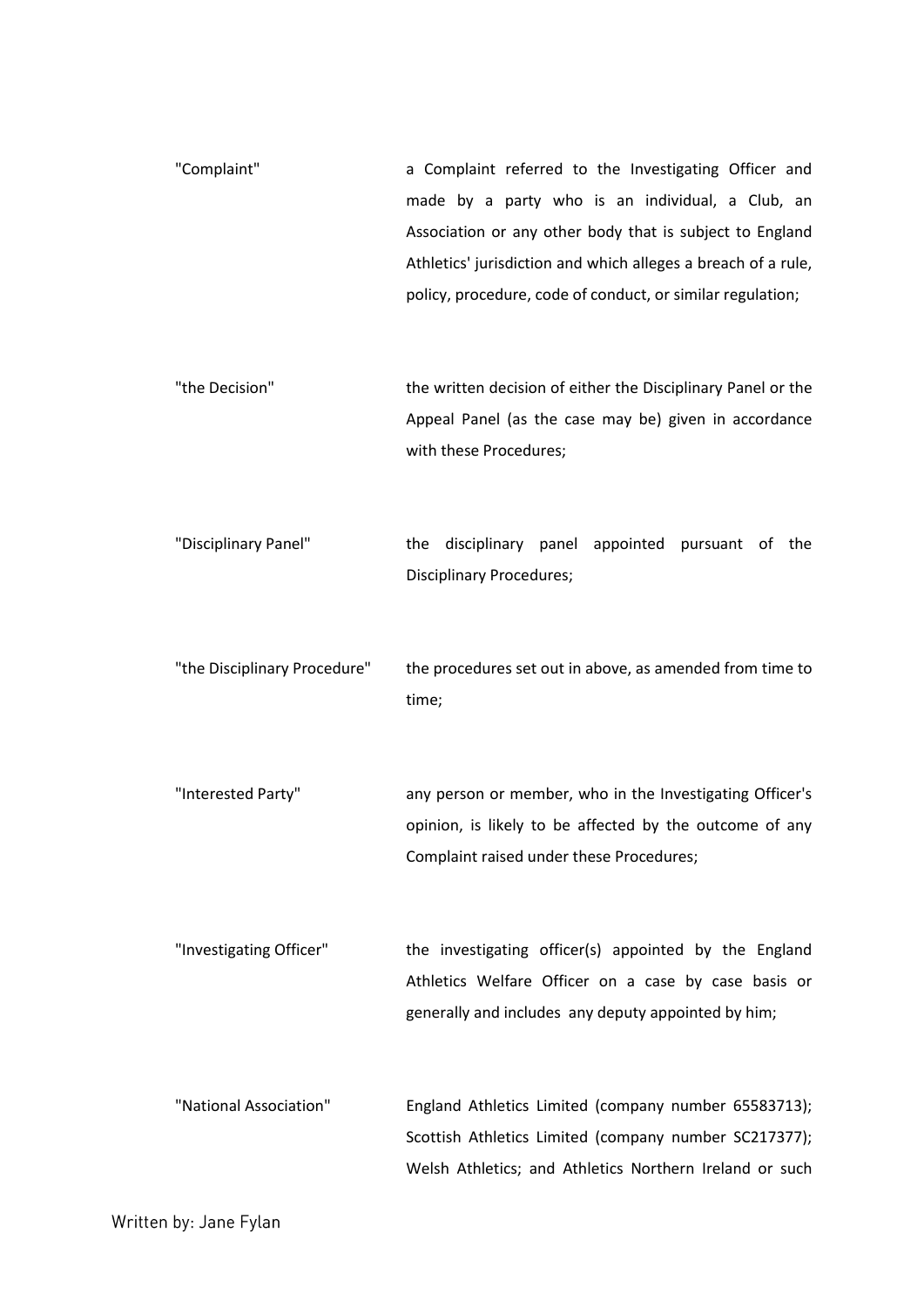other successor bodies;

| "Natural Justice" | A term that denotes the basic principles of justice, which       |
|-------------------|------------------------------------------------------------------|
|                   | are considered so fundamental as to be self-evident. The         |
|                   | principles of natural justice include, for example, the          |
|                   | following:                                                       |
|                   | there is a duty to give a fair hearing to everyone<br>$\bullet$  |
|                   | with a concern in the case.                                      |
|                   | there may be a duty to explain the reasoning<br>$\bullet$        |
|                   | behind a decision.                                               |
|                   | there is an obligation for the decision maker to be<br>$\bullet$ |
|                   | impartial.                                                       |
|                   | Kelvin's English Law Glossary 2002                               |
|                   | Where a person's legal rights are concerned, the                 |
|                   | principles of natural justice are bolstered by Art. 6 (1) of     |
|                   | the European Convention on Human Rights, and the                 |
|                   | Human Rights Act, 1998.                                          |
|                   |                                                                  |
|                   |                                                                  |
| "Notice"          | the notice of the Complaint to be given to the                   |
|                   | Investigating Officer;                                           |
|                   |                                                                  |
|                   |                                                                  |
| "the Objection"   | any objection by the Appellant to the composition of the         |
|                   | Disciplinary Committee or Appeal Panel notified to the           |
|                   | England Athletics Lead Welfare Officer;                          |
|                   |                                                                  |
|                   |                                                                  |
| "The Panel"       | The disciplinary panel or appeal panel that may be               |
|                   | convened to conduct a disciplinary hearing or appeal             |
|                   | hearing under these procedures;                                  |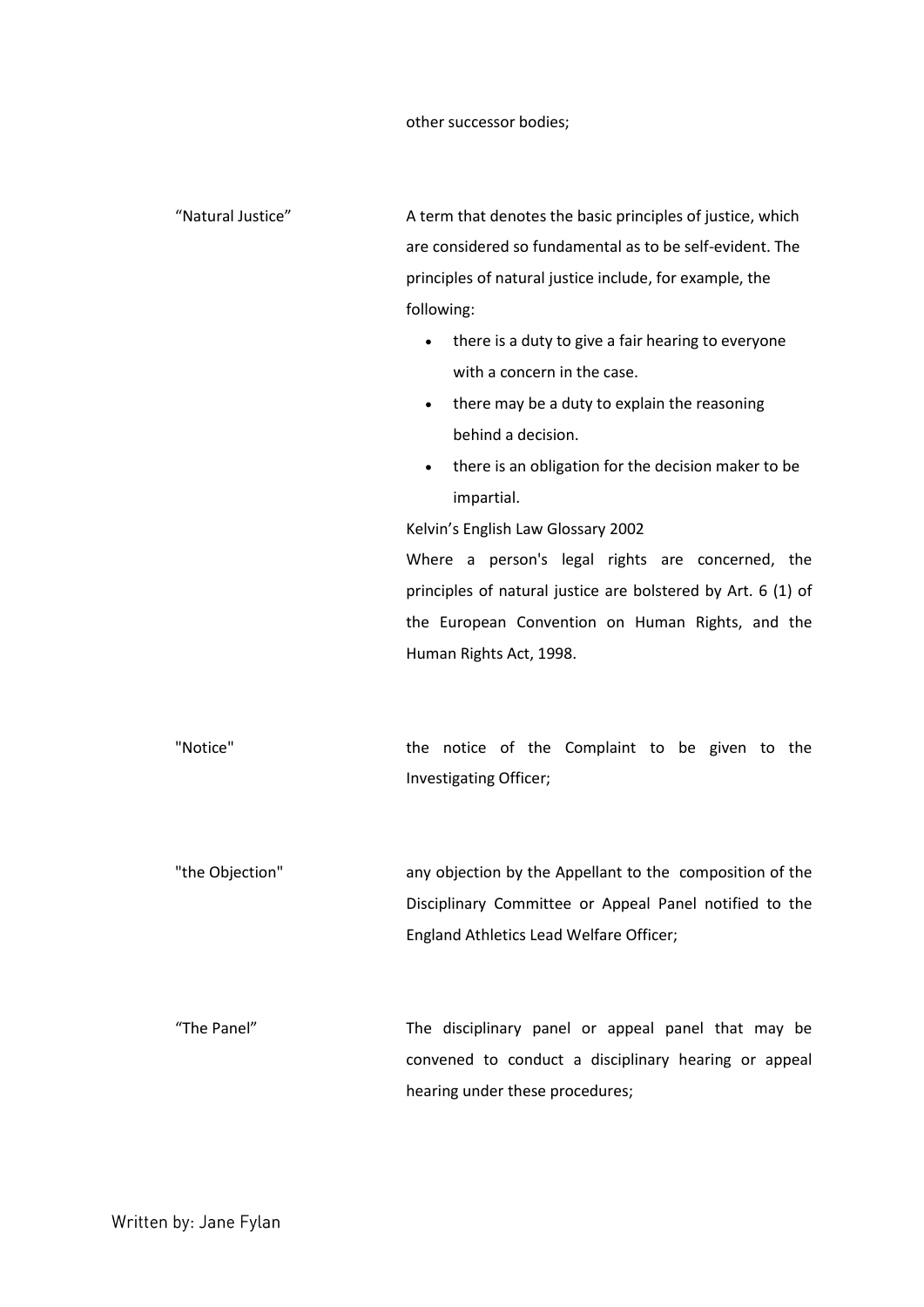| "a Party"                                   | A party to the proceedings conducted under these<br>procedures                                                                                                                                                                                                                                                                                                                                                                                   |
|---------------------------------------------|--------------------------------------------------------------------------------------------------------------------------------------------------------------------------------------------------------------------------------------------------------------------------------------------------------------------------------------------------------------------------------------------------------------------------------------------------|
| "these Procedures"                          | the rules and procedures set out in this document;                                                                                                                                                                                                                                                                                                                                                                                               |
| "Regional Chair"                            | A person elected for the time being as a member of a<br>Regional Council of England Athletics and appointed by his<br>or her peers as Chair of the Regional Council, or his or her<br>nominee;                                                                                                                                                                                                                                                   |
| "England Athletics Lead<br>Welfare Officer" | a person employed as Lead Welfare Officer for England<br>Athletics, or his or her nominee;                                                                                                                                                                                                                                                                                                                                                       |
|                                             |                                                                                                                                                                                                                                                                                                                                                                                                                                                  |
| "Respondent"                                | the person who is the subject of the Complaint by a<br>Complainant (under these Disciplinary Procedures) and<br>may be an individual, a Club, an Association or any other<br>body within the jurisdiction of England Athletics. It is not,<br>however, applicable to paid employees whilst carrying out<br>their duties under the terms of their employment: in<br>Conditions of<br>these cases the Terms and<br>their<br>employment will apply; |
| "Rules for Competition"<br>"Misconduct"     | the rules for competition of UK Athletics adopted by the<br>UKA Board from time to time;<br>improper or unprofessional conduct;                                                                                                                                                                                                                                                                                                                  |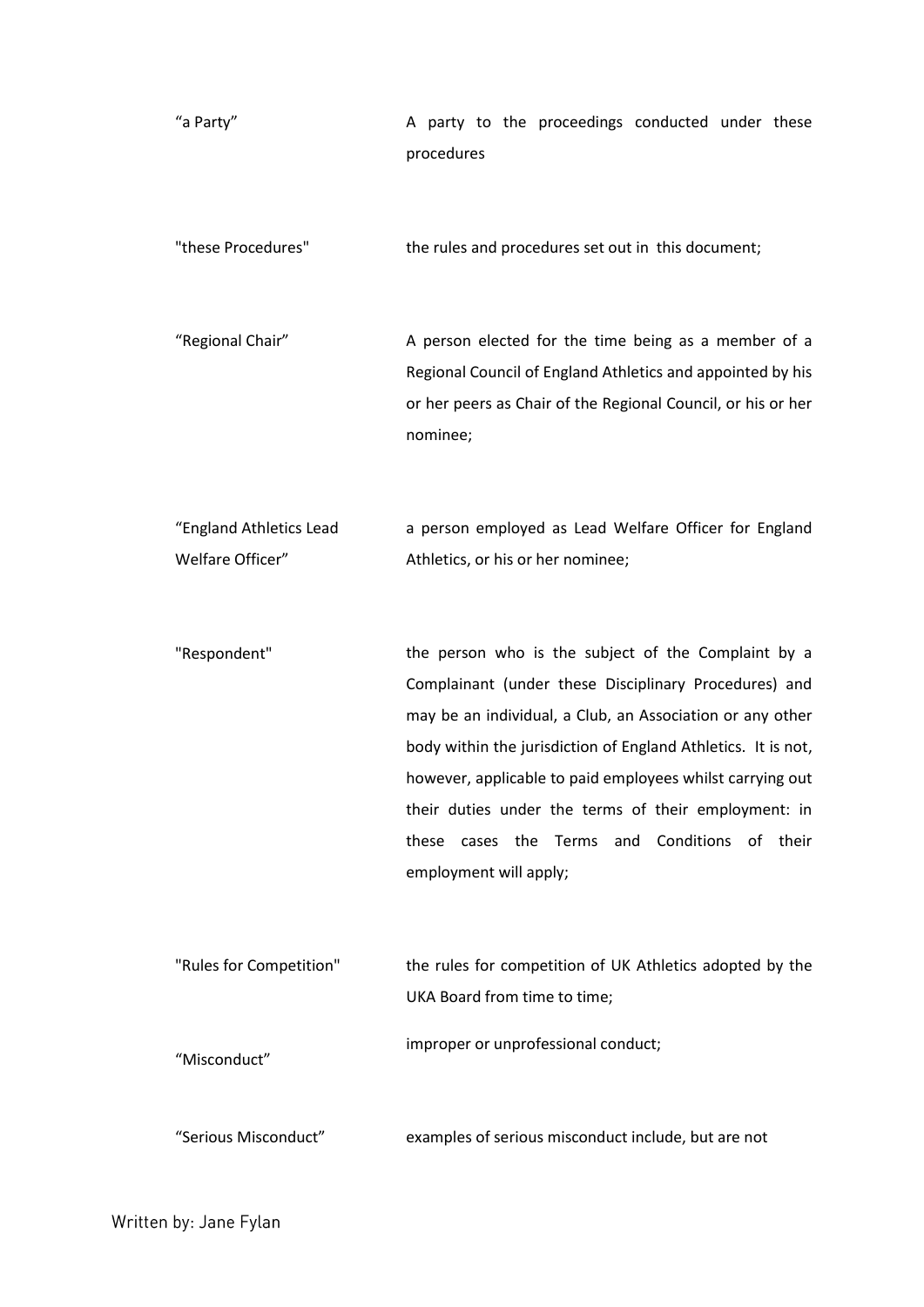restricted to:

- Theft
- Fraud
- Physical violence to another person
- Sexual abuse to another person
- Deliberate damage to property
- Serious negligence resulting in damage to property, loss or injury
- Serious acts of insubordination
- Incapability brought about by alcohol or illegal drugs
- Serious infringement of health and safety regulations
- Serious bullying, harassment or discrimination;

"UKA" UK Athletics Limited.

Words denoting the singular number shall include the plural number and vice versa and words denoting the masculine gender shall include the feminine gender and vice versa.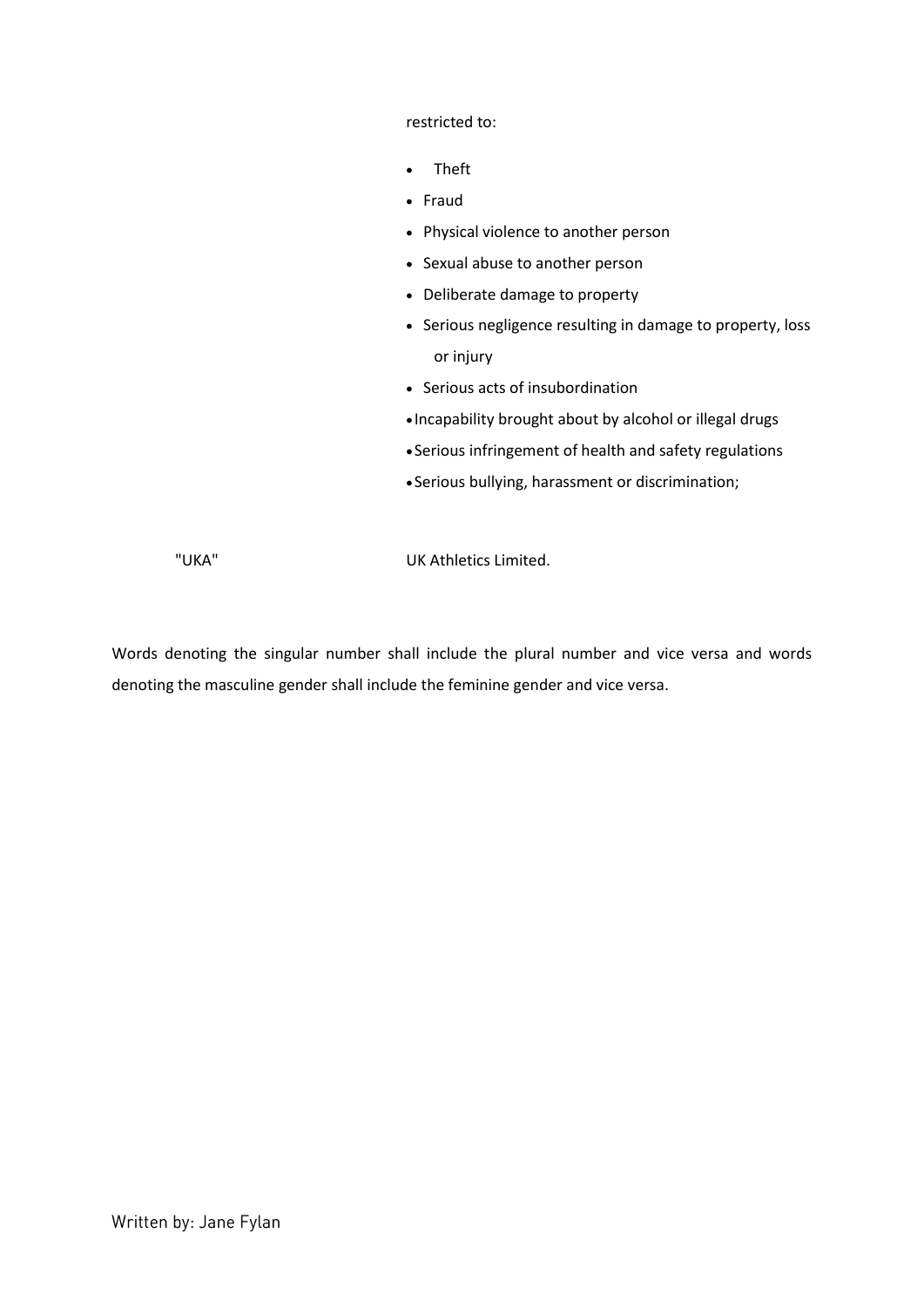#### **1. Guiding Principles**

- 1.1. There are standards of conduct and behaviour required of all athletes and volunteers and others engaged in athletics and regrettably there will be occasions when someone will breach those standards. Although such incidents are rare it is important that England Athletics is seen to deal with breaches in a fair, consistent and timely manner.
- 1.2. The vast majority of people engaged in athletics in England are committed to the sport and take part because they choose to do so. The use of formal disciplinary procedures by England Athletics to deal with such individuals should only be resorted to when all other avenues to resolve the matter have been pursued, or are considered inappropriate. In general wherever possible complaints should be resolved within the relevant club or association and informal resolutions of complaints is preferable if appropriate in all the circumstances of the matter.
- 1.3. Confidentiality, diligence, fairness, impartiality, natural justices are key features of these procedures and will be applied at all times.
- 1.4. This document describes the procedures to be followed in the event of a Complaint of an alleged breach, as described above.

#### **2. Jurisdiction of the English Regions**

- 2.1. The Board and Council of England Athletics may delegate specific management and governance functions to its Regional Councils. These functions can if appropriate include a responsibility to investigate, hear and resolve any Complaints that are referred to it.
- 2.2. These Disciplinary Procedures shall incorporate responsibility for all activities within the sport when they concern affiliated members and associations, including county associations, clubs or individual members.
- 2.3. It is accepted that England Athletics may refer certain responsibilities to UK Athletics when considered appropriate.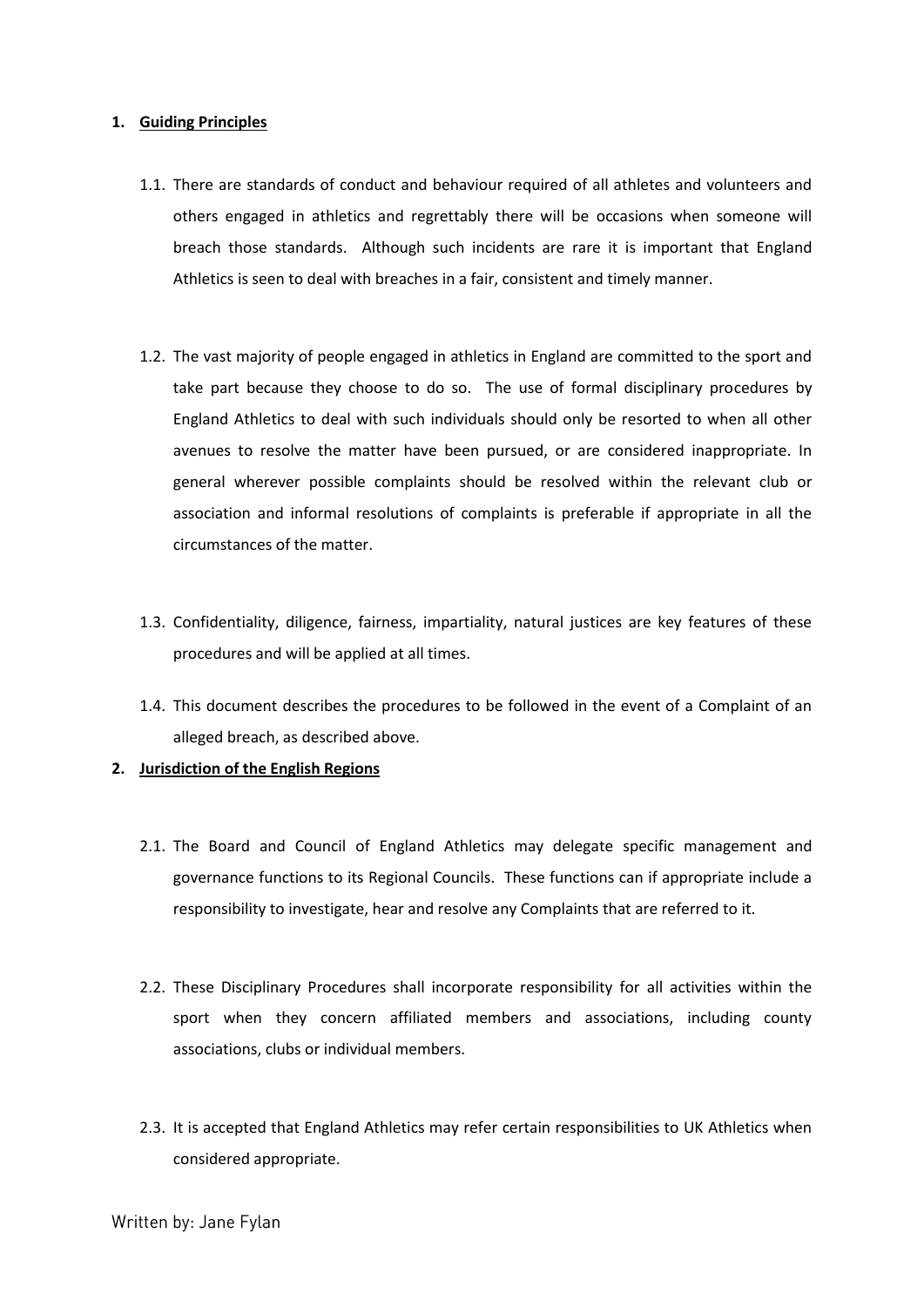#### **3. Role and Jurisdiction of England Athletics**

- 3.1. England Athletics is the governing body for all branches of athletics in England incorporating cross country, fell and hill, race walking, trail running, road running and track and field.
- 3.2. The Articles of Association of England Athletics Ltd grant authority for disciplinary matters in Section 7 (e):
- 3.2.1."The directors, following consultation with the England Council, may from time to time make, vary and revoke Membership Rules relating to all aspects of membership of the Company including, (without limitation) Membership Rules setting out disciplinary procedures for members and athletes."
	- 3.3. England Athletics is an employer and any grievance or disciplinary matters concerning members of England Athletics' staff shall be dealt with under separate procedures.

## **4. Role & Jurisdiction of UK Athletics (UKA)**

4.1. UK Athletics Limited has its own disciplinary rules and dispute resolution and disciplinary procedures, adopted by its Board under UKA's Articles of Association.

#### 4.2. Jurisdiction under Rules for Competition

4.2.1.Under the Rules for Competition England Athletics have their own jurisdiction to resolve disputes arising in certain areas (namely eligibility (Rules 3 and 6), hardship (Rule 6), permission to promote (Rule 12), misconduct (Rule 22) and protests (Rule 23)). England Athletics have their own procedures for disputes and disciplinary matters falling within their jurisdiction (see below) and these may provide for an appeal to UKA.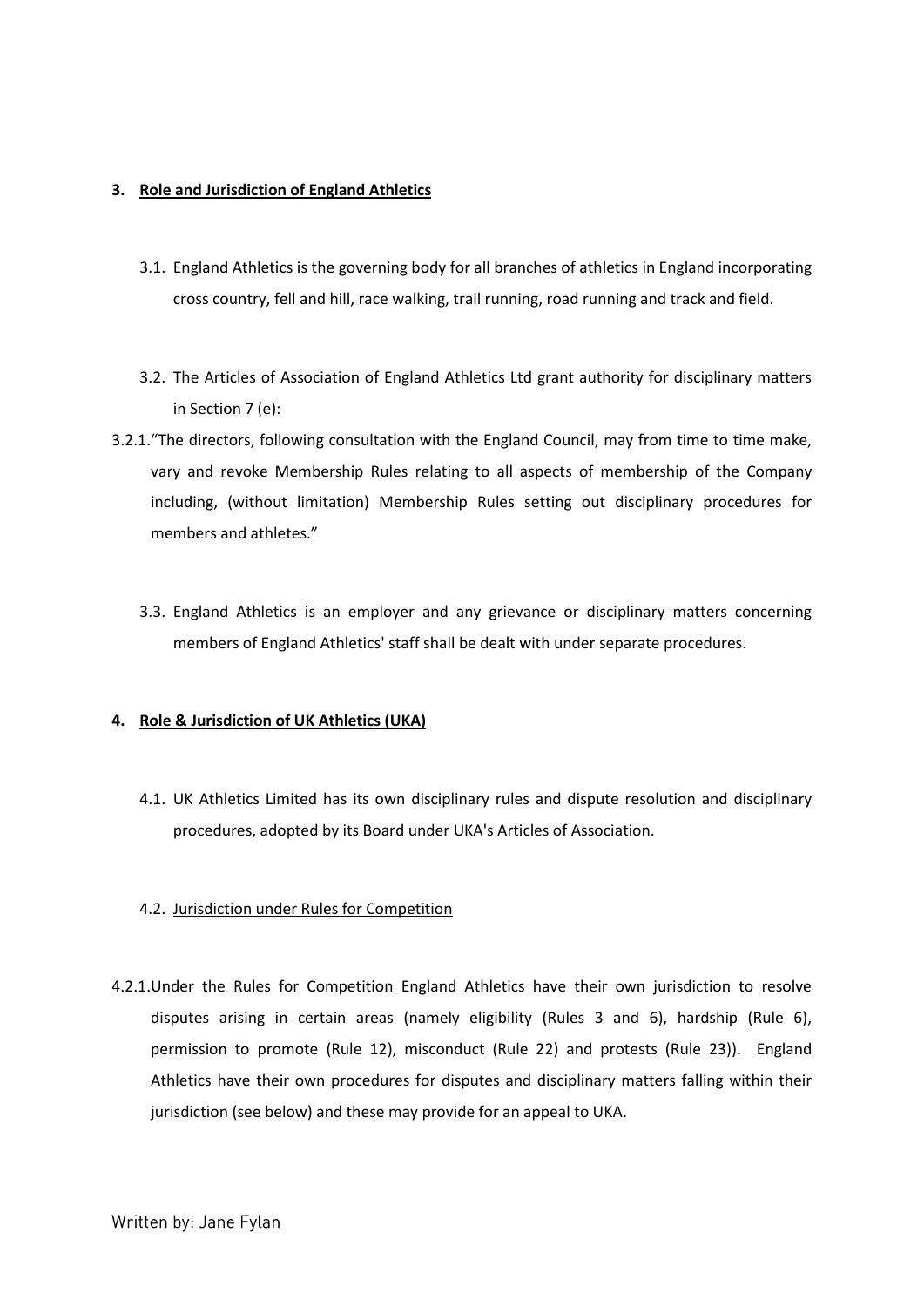4.2.2.UKA also has jurisdiction under the Rules for Competition to deal with appeals from decisions of England Athletics under Rules 22(4) and 23(5) and a general jurisdiction to resolve disputes under Rule 23(6). Such appeals or dispute resolution would be dealt with in accordance with UKA rules and procedures.

#### 4.3. Jurisdiction under Welfare Policy and Procedures

- 4.3.1.Under UKA's welfare policy and procedures, it is envisaged that in certain circumstances UKA will exercise disciplinary jurisdiction. UKA has exclusive jurisdiction over licensed coaches and officials (who are dealt with under separate procedures). Either England Athletics or UKA may have a disciplinary jurisdiction where the person concerned is not licensed but otherwise participates in the sport. Where UKA deals with such a matter it would do so under its own rules and procedures.
	- 4.4. Jurisdiction under the Athlete Agreement in relation to members of the GB and NI Team and World Class Pathway Funded Athletes.
- 4.4.1.UKA has entered agreements with athletes who are funded through World Class Pathway (WCP) and also those (non-funded) athletes who are members of the GB and NI Team. Under those agreements, UKA has exclusive disciplinary jurisdiction and its rules and procedures apply.

#### 4.5. Jurisdiction over Clubs

4.5.1.The Articles of Association of UKA recognise only those clubs and organisations, which are Affiliated or Associate Members of a National or Regional Association. UKA has the right to withdraw or cancel an Affiliated or Associate Membership by a majority vote of its Executive Board if, after investigation, the Executive Board is of the opinion that this is in the interests of UKA.

#### 4.6. Separate Rules and Procedures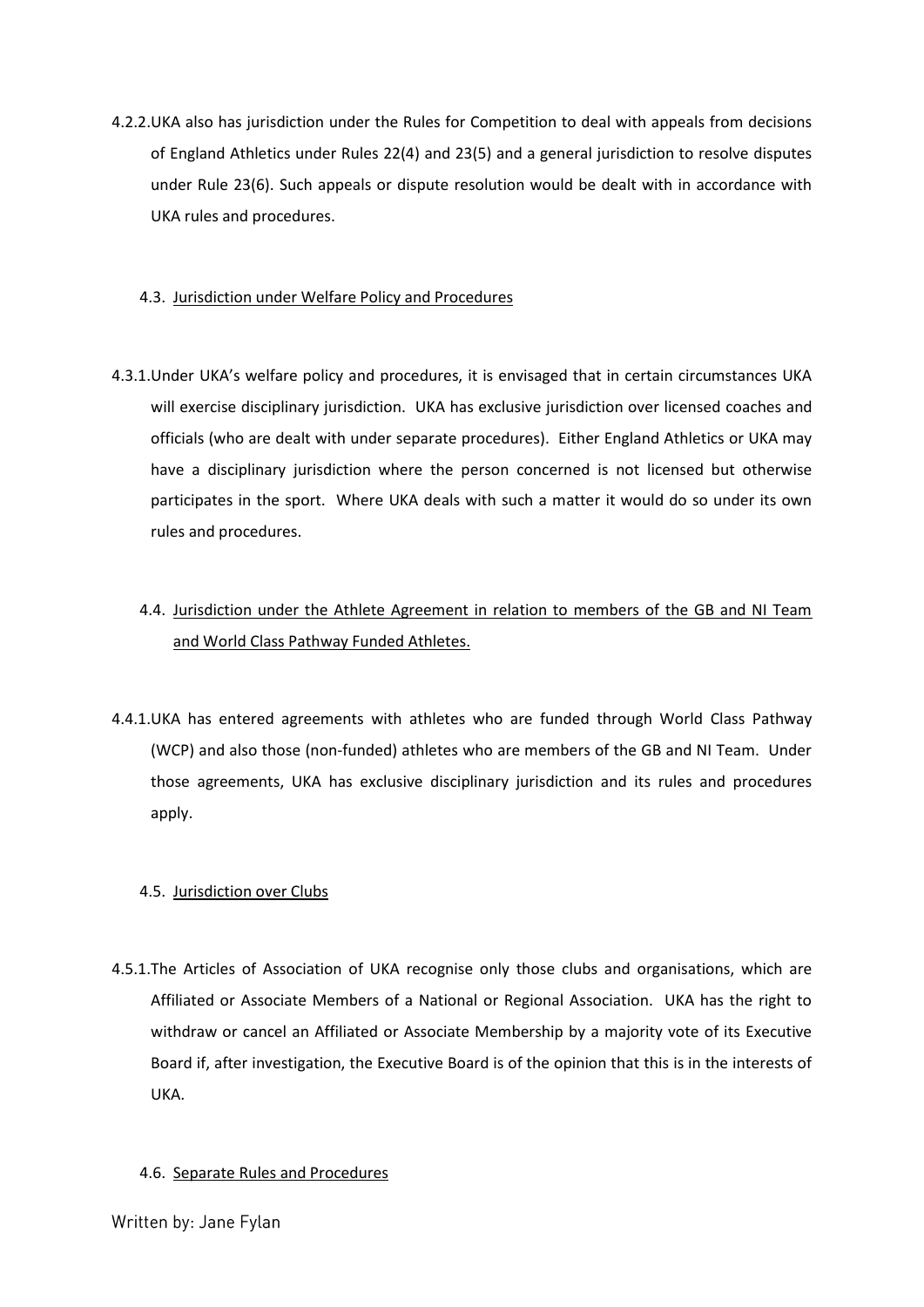4.6.1.UKA has separate rules and procedures, which apply in relation to:

- 4.6.1.1. an anti-doping rule violation alleged to have been committed (the Anti-Doping Rules);
- 4.6.1.2. a coach who has his or her UKA Coaching Licence withdrawn (Appeal Procedures for Coaches);
- 4.6.1.3. an official who has his or her UKA Licence withdrawn (Appeal Procedures for Officials);
- 4.6.1.4. a Complaint received against an employee or consultant engaged by UKA;
- 4.6.1.5. a challenge by an athlete to a selection decision taken by UKA;
- 4.6.1.6. a challenge by an athlete to a decision taken in relation to his/her membership of the WCP.
- 4.7. Copies of UKA rules and procedures are available on request from UKA.

#### **5. Misconduct & Jurisdiction**

5.1. Complaints of Misconduct

A Complaint may be made against a Respondent and may be referred to a Disciplinary Panel where he:

5.1.1.1. refuses or neglects to comply with England Athletics' Articles of Association;Written by: Jane Fylan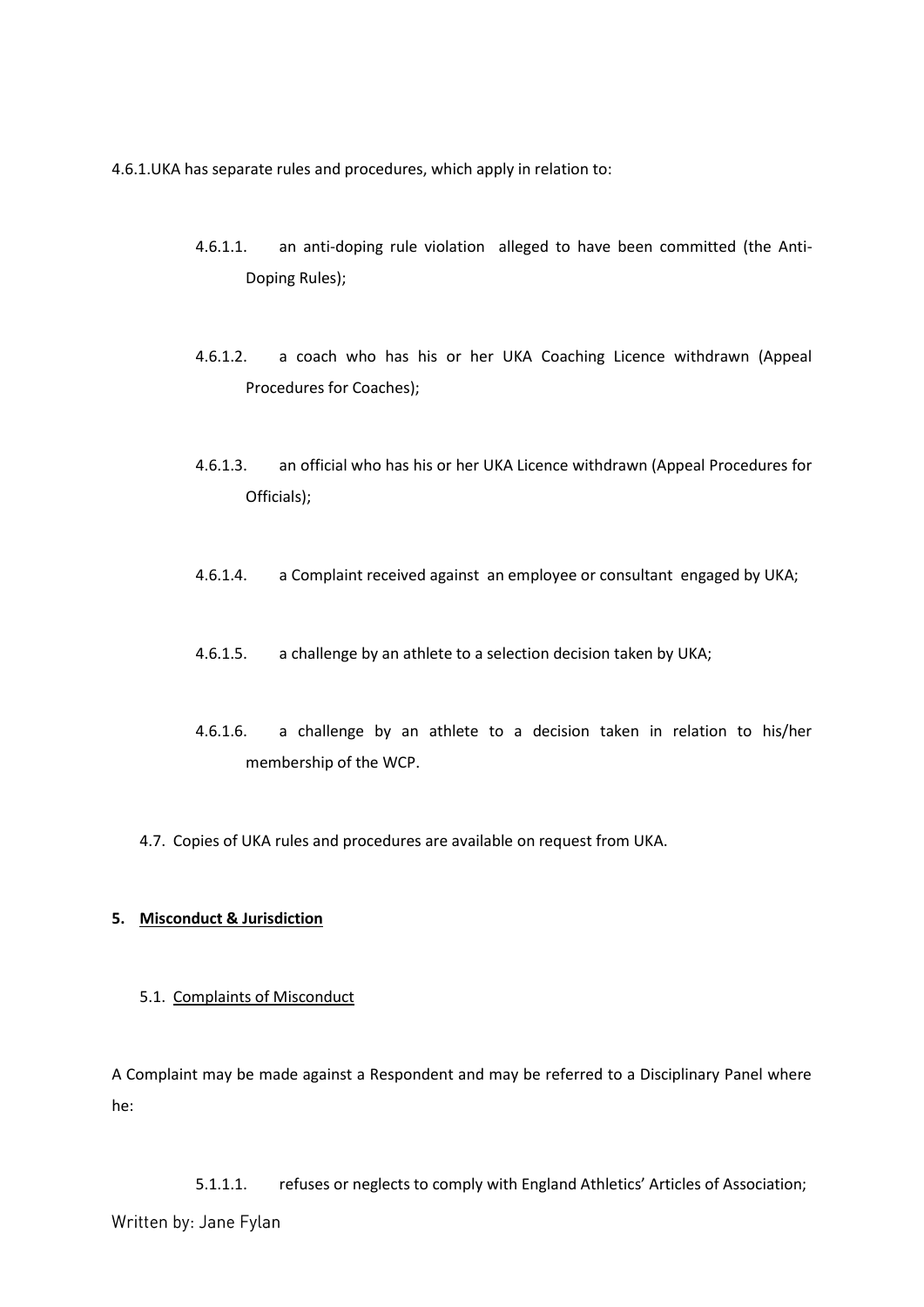- 5.1.1.2. breaches rules 12(8), 14(6), 14(9), 19, 22(1), 22(2) and 22(3) of the UKA Rules for Competition;
- 5.1.1.3. breaches UKA's Welfare Policies and Procedures or any terms of reference, regulations or other rules of UKA as adopted by England Athletics;
- 5.1.1.4. behaves in a manner which is or is likely to be prejudicial to an event organised under UKA or England Athletics' Rules or the administration of a training facility;
- 5.1.1.5. behaves (whether by action or omission) in a manner which is disgraceful or opposed to the general interests of England Athletics or the sport of athletics or which brings the sport into disrepute; or
- 5.1.1.6. behaves in a manner that is otherwise considered by England Athletics to be unacceptable and contrary to the conduct expected of a person participating in athletics.
- 5.2. Serious misconduct examples of serious misconduct (refer to glossary):

#### **6. Rapid Repatriation**

6.1. Managers of England Athletics' National and Area Teams and training squads in the United Kingdom and abroad, appointed by or on behalf of England Athletics, may (in conjunction with the coaching staff for that team or training squad and England Athletics Head of Competitions and Teams or members of his or her staff authorised by him or her) take immediate disciplinary action to repatriate or otherwise exclude any member of the team or training squad due to misconduct after the team or training squad has been formed (i.e. the members of that team or squad have come together either at the point of departure from the UK or at the competition or training venue, whichever is the earlier). For the avoidance of doubt, such persons shall not be entitled to use the power to take immediate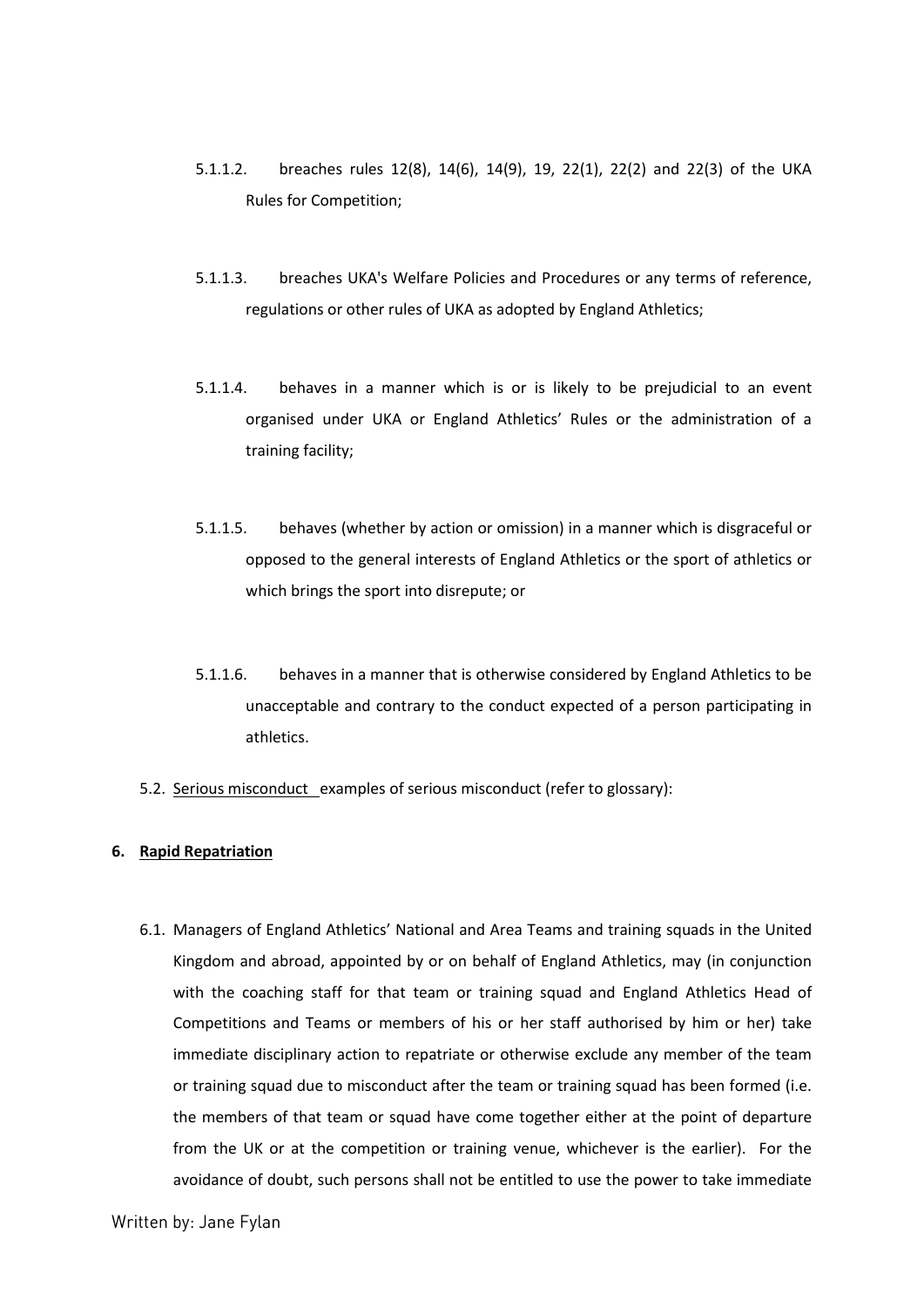disciplinary action for the sole purpose of altering the composition of the team or squad of which they are in charge.

6.2. In the event of such immediate disciplinary action being taken, the team leader/manager shall report the matter to England Athletics Lead Welfare Officer as soon as practical but at least within 24 hours of the event. England Athletics may at its discretion invoke disciplinary proceedings under Clause 5.2 above, if it considers further action is necessary.

#### 6.3. Jurisdiction over Misconduct

- 6.3.1.England Athletics shall have exclusive jurisdiction to investigate and discipline alleged misconduct by athletes who have signed an athlete agreement or who are current members of the England Athletics Team.
- 6.3.2.Misconduct falling within Clause 5.1.1.2 above shall be dealt with by England Athletics, subject to an appeal to UKA under Rule 22(4) of the Rules for Competition.
- 6.3.3.Notwithstanding Clause 5.1, misconduct which is not within UKA's exclusive jurisdiction or which is alleged to have been committed by other persons under UKA's jurisdiction shall be reported to England Athletics for it to take such action as it deems necessary. In cases where England Athletics takes no further action, UKA may charge the person concerned with misconduct and take disciplinary action under their own Disciplinary Procedures. In cases concerning a breach of UKA's Welfare Policies and Procedures, England Athletics may refer the matter to UKA for it to resolve under their own Disciplinary Procedures.

#### 6.4. *Disputes and Appeals*

6.4.1. The National Associations have jurisdiction under the Rules for Competition to decide disputes arising under Rule 3 (Club Membership), Rule 6 (Eligibility Committee and Hardship Applications), Rule 12 (Permission to Promote), Rule 22 (Misconduct) and Rule 23 (Protests and Appeals). UKA has jurisdiction to deal with appeals from these decisions under Rules 6(8), 12(6), 22(4), 23(5) and 24(6) of the Rules for Competition.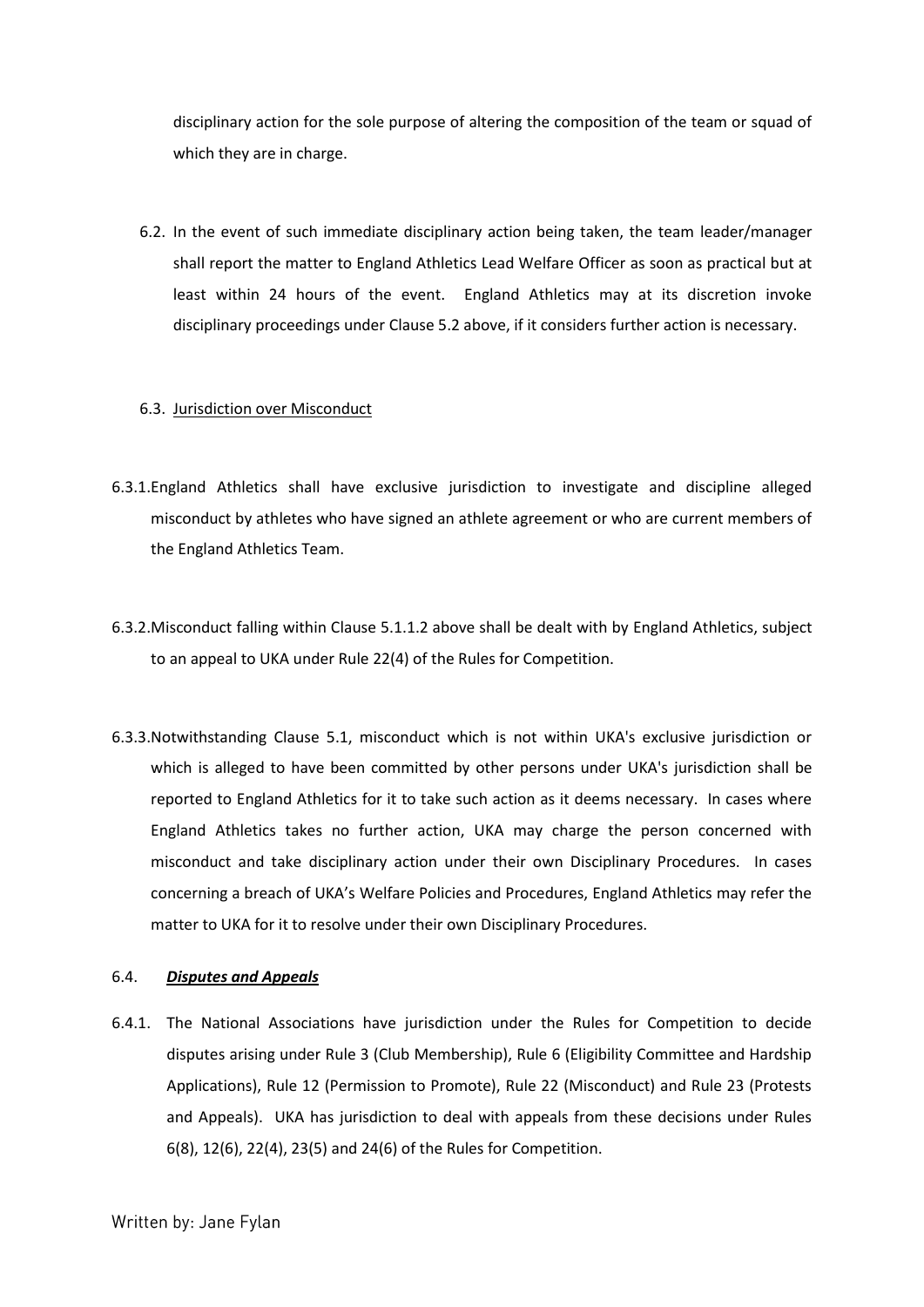#### **7. Procedure by England Athletics on Receipt of Complaint**

- 7.1. This section of the Discipline Procedures describes the steps to be taken when the initial Complaint is made to England Athletics or delegated to it by UKA.
- 7.2. Making a Complaint
- 7.2.1.Any party who is an affiliated member of England Athletics, and may include an individual, a Club, an Association or any other body that is subject to England Athletics' jurisdiction, may make a Complaint where they consider a matter falls within the definition of misconduct above 5.1.1.1.- 5.1.1.6. (refer to glossary of terms for definition).
- 7.2.2.The party making a Complaint shall do so by giving notice in writing to the England Athletics Lead Welfare Officer as soon as practicable and in any case within 30 calendar days of the incident and shall set out full details of the Complaint and the alleged Respondent.

#### 7.3. Responsibility of the England Athletics Lead Welfare Officer

7.3.1.The England Athletics Lead Welfare Officer (or a nominated deputy) shall have responsibility for the management of complaints, disciplinary investigations and hearings in accordance with the procedures set down in these Discipline Procedures. This responsibility shall extend to making every reasonable effort to select an Investigating Officer and Disciplinary Panel, who at all times may be expected to operate these Discipline Procedures in a fair and impartial manner, solely on the basis of the evidence before them.

#### 7.4. Action on the receipt of a Complaint

- 7.4.1.If a Notice is received by England Athletics outside the 30 day period, it may, in exceptional circumstances and with complete discretion, process the Complaint.
- 7.4.2.Where the matter (in the view of the England Athletics Lead Welfare Officer or their nominated deputy) justifies such action, he or she must refer the matter to the police for Written by: Jane Fylan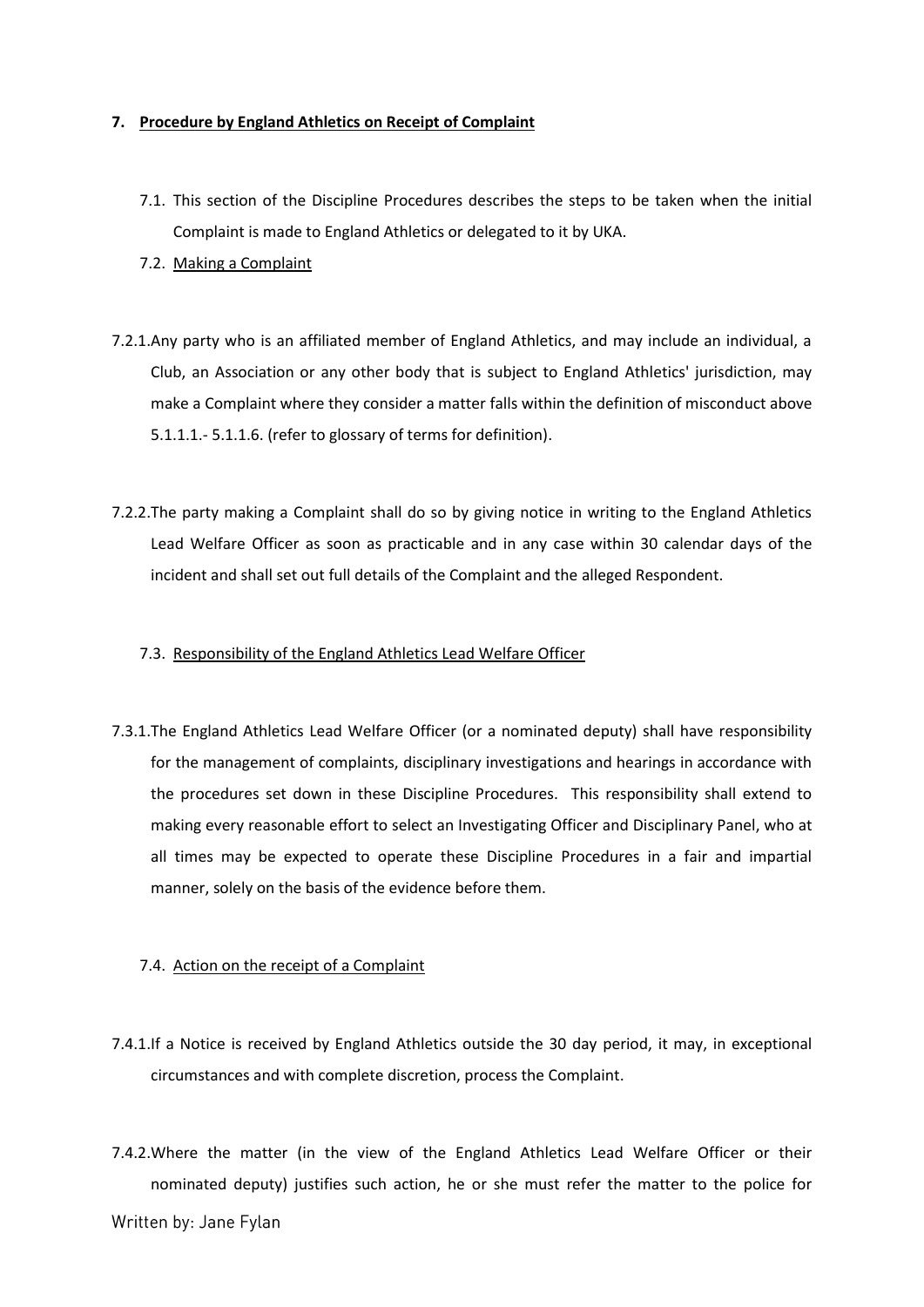investigation and must then postpone consideration of the matter under these Procedures until the police investigation has been concluded;

7.4.3.Where the matter does not amount to an allegation of serious misconduct and arises from one or more incidents within an affiliated club, association or any other body that is subject to England Athletics' jurisdiction, the England Athletics Lead Welfare Officer may, at his or her discretion and for the purpose of achieving resolution of the matter, refer the matter to the club or association concerned, for them to deal with under their own procedures.

#### 7.5. Referral to the Investigating Officer

- 7.5.1.Where it is not appropriate to deal with the complaint or dispute under the provisions of 6.3.1; 6.3.2; 6.3.3, the England Athletics Lead Welfare Officer, or his or her nominee, shall deal with the matter by way of Formal Resolution and shall appoint an Investigating Officer to investigate the matter and complete a report for the Disciplinary Panel. In the interests of impartiality, the Investigating Officer shall not have had any previous direct involvement in the matter, which has given rise to the Complaint.
- 7.5.2.Details of all Complaints shall be given to the Investigating Officer by the England Athletics Lead Welfare Officer in the form of a Notice. The Notice shall be given in writing as soon as practicable and ideally within two weeks of the receipt of the Complaint and shall set out details of the Complaint etc. and the terms of reference of the investigation.
- 7.5.3.If a Notice is received by the Investigating Officer outside the specified period, he or she may, in exceptional circumstances and with complete discretion, process the Complaint.
- 7.5.4. The Investigating Officer will have complete discretion on seeking an informal resolution prior to embarking on a formalised process where possible.
- 8. in the case of a Dispute, either:
- 9. (a) with the agreement of the parties refer the Dispute for mediation, by appointing an appropriate mediator or by appointing an independent organisation to mediate the dispute and inform the parties and any Interested Parties of such referral; or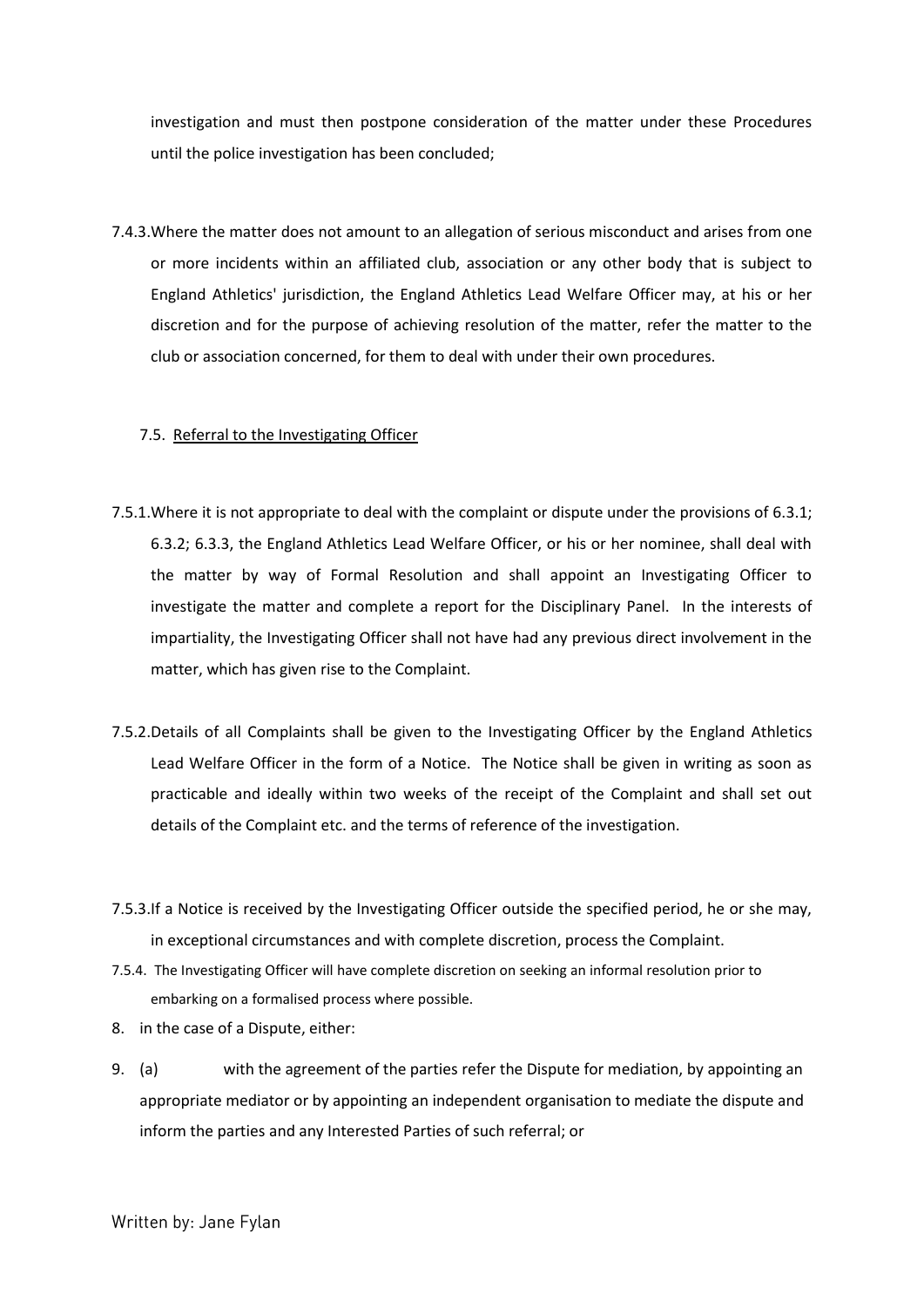- 10. (b) convene an Arbitral Panel to consider the Dispute in accordance with the Dispute Resolution Procedures or refer the matter for arbitration by the Sports Dispute Resolution Panel Limited (or another body established to resolve disputes by means of arbitration) in accordance with its rules;
- 10.1.1. As soon as practicable (and without prejudicing any investigation into the matter by England Athletics or another party) the England Athletics Lead Welfare Officer shall give the Respondent written notice
	- 10.1.1.1. Of the nature of the complaint;
	- 10.1.1.2. Specify who the appointed Investigating Officer is
	- 10.1.1.3. That there is to be an investigation into the case;
- 10.1.2. The Investigating Officer shall:
	- 10.1.2.1. Carry out such investigations and gather such evidence as he or she in their sole discretion considers appropriate;
	- 10.1.2.2. Take such steps as he or she thinks appropriate to ensure that the Respondent concerned is informed of the evidence against him or her and has the opportunity to respond to the allegations and evidence before any report of the investigation is completed. Any response must (unless the Investigating Officer decides otherwise) be in writing;
	- 10.1.2.3. Complete a report for the Disciplinary Panel in relation to the breach of the relevant rule, policy, procedure or code of conduct, which may include a recommendation as to the outcome of the case if appropriate.

#### 10.2. Suspension

If the Investigating Officer considers that a Complaint or Appeal is to be referred to a Case Management Group, the Investigating Officer will cast the final decision to decide whether or not the seriousness of the matter requires the Respondent to be suspended from Competition or official participation in athletics pending determination of the matter. A Respondent so suspended may apply to the Disciplinary Panel or Arbitral Panel considering the matter for the suspension to be lifted. Any Respondent so suspended shall be entitled to a full expedited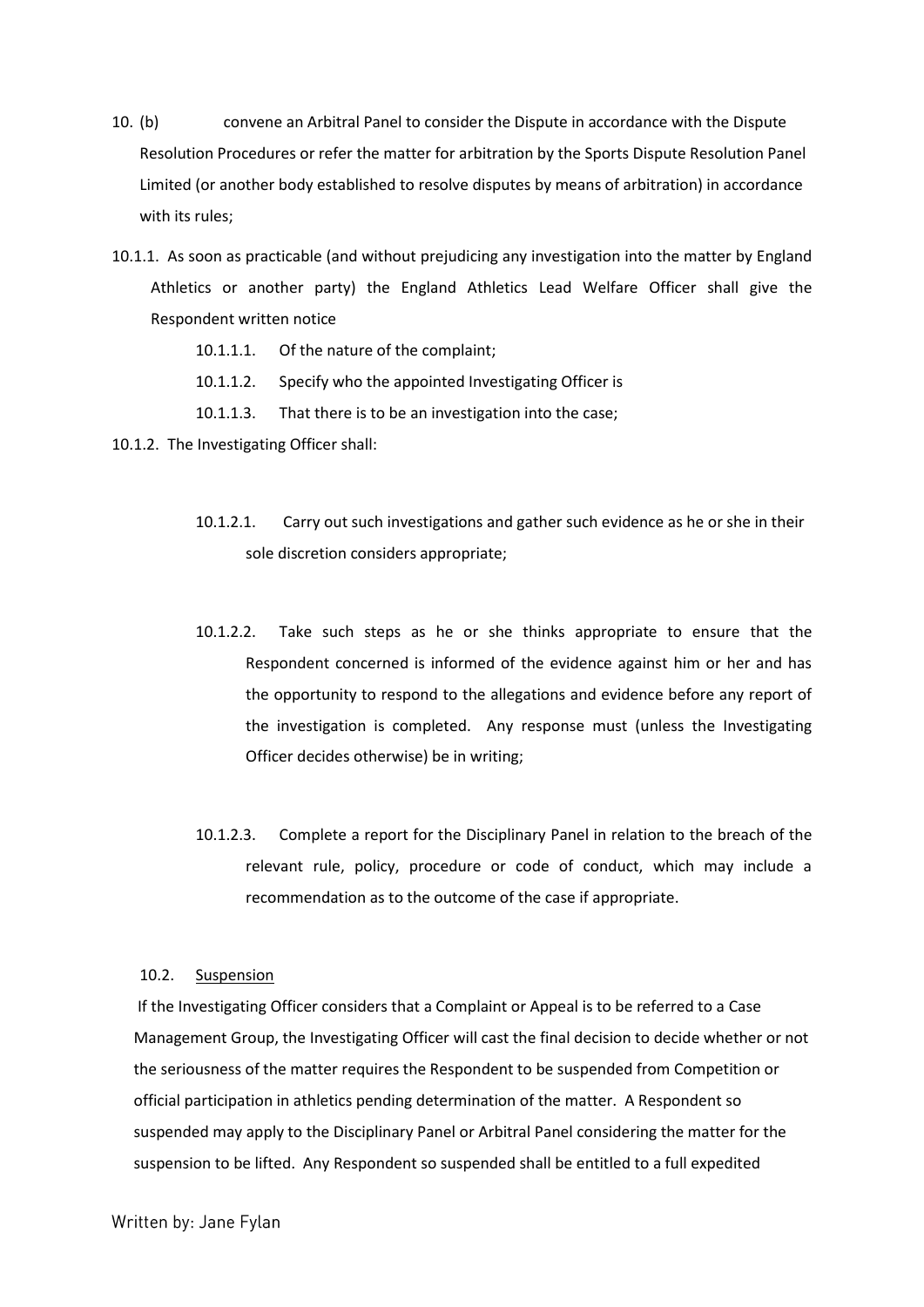hearing. For the avoidance of doubt, the Investigating Officer may communicate the fact of the suspension to relevant third parties.

#### **10.3 Costs**

- 10.3.1 Each party shall bear its own costs (including but not limited to legal costs, scientific or other experts' fees, witness costs) in connection with Complaints made or Disputes or Appeals brought under these Procedures.
- 10.3.2 The costs of any mediator shall be shared by the parties equally and the costs of any arbitration body appointed shall be borne by the parties in such proportions as the arbitration body shall rule at the conclusion of the matter.

### **Section B:**

#### 11. **Hearing by the Disciplinary Panel**

- 11.1. The England Athletics Lead Welfare Officer shall appoint a Disciplinary Panel of three members, one of whom shall be designated as Chairman, appointed by the Lead Welfare Officer. These members shall be from people active in athletics, save that the Investigating Officer shall not be eligible for this Panel.
- 11.2. In the interests of fairness and impartiality none of the members of The Panel, including a co-opted member, if any, shall have been directly involved in the matter being heard. The Lead Welfare Officer and/or Investigating Officer are authorised to appoint co opted members, where it has been identified that there is a requirement for a specialist opinion on the Panel.
- 11.3. The England Athletics Lead Welfare Officer shall inform the Respondent of the composition of The Panel.

11.4. The Respondent may object to the composition of The Panel by notifying the England Written by: Jane Fylan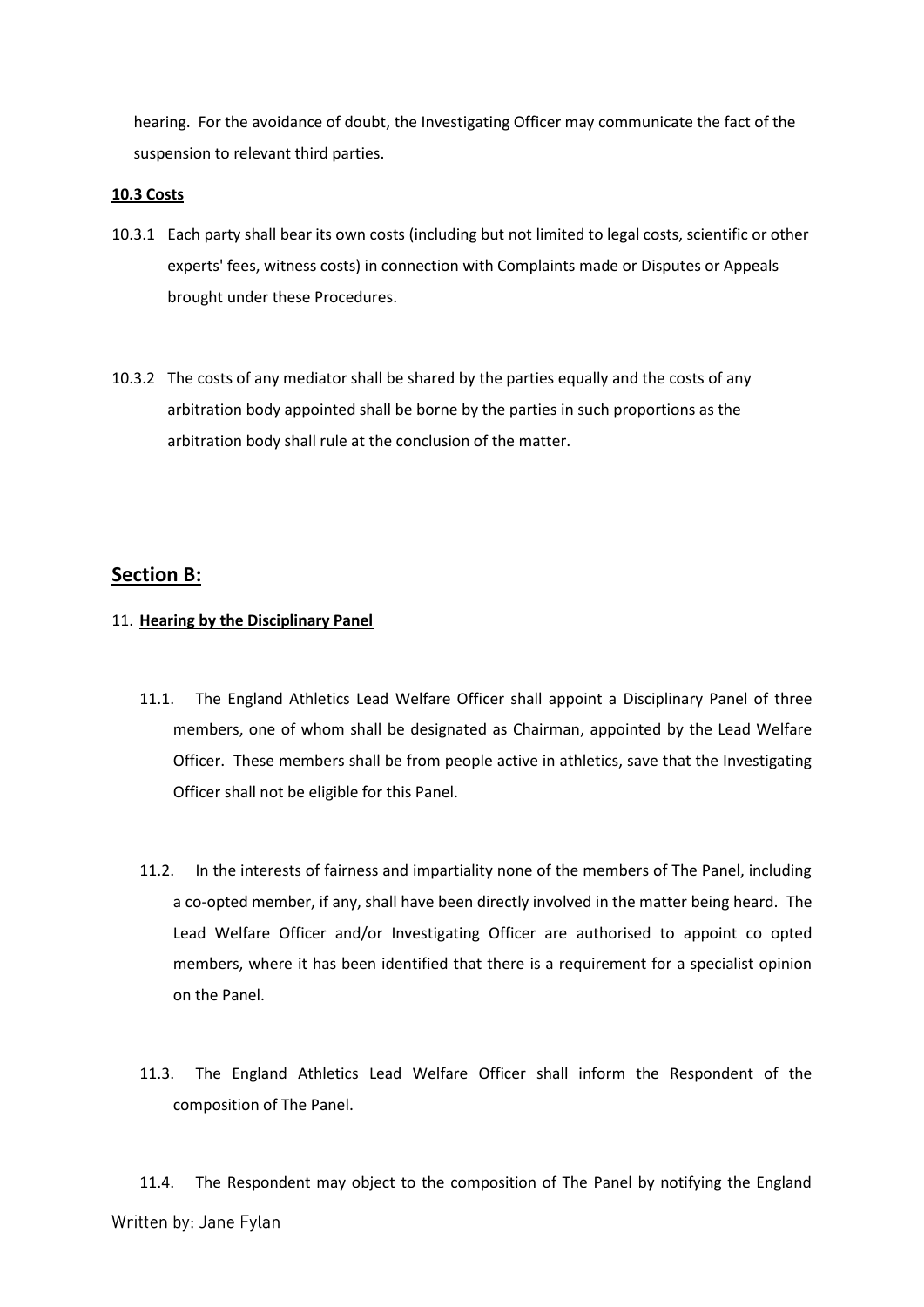Athletics Lead Welfare Officer of the Objection and setting out the reasons for such an Objection no later than seven calendar days from the date of being informed of the composition of The Panel.

- 11.5. The England Athletics Lead Welfare Officer shall, within seven calendar days (or such shorter time limit imposed by the England Athletics Lead Welfare Officer) from the date of receipt of an Objection, notify in writing the parties that either:
- 11.5.1. the composition of The Panel has changed (in which case the England Athletics Lead Welfare Officer shall provide details of the new Disciplinary Panel); or
- 11.5.2. the composition of The Panel has not changed (in which case the England Athletics Lead Welfare Officer shall give reasons why it has not accepted the Respondent's Objection).
	- 11.6. The decision by the Investigating Officer on the composition of The Panel shall be final.

#### 12. **Pre-hearing procedures**

- 12.1. Where the Disciplinary Panel has been convened the Investigating Officer shall forthwith:
- 12.1.1. Send a copy of the Complaint together with the charge and evidence gathered against the Respondent by Special Delivery post to the Respondent's last known address. In all cases the Investigating Officer shall ensure that the Respondent is given full disclosure of the matter in dispute in writing.
- 12.1.2. Ask each party to submit written evidence in support of their case.
- 12.1.3. Inform all parties that they must provide in writing to the Investigating Officer within fourteen calendar days or such alternative time limit as the Investigating Officer shall decide any information and copies of all documents relating to the Complaint that either party wishes the Disciplinary Panel to consider in relation to the matter;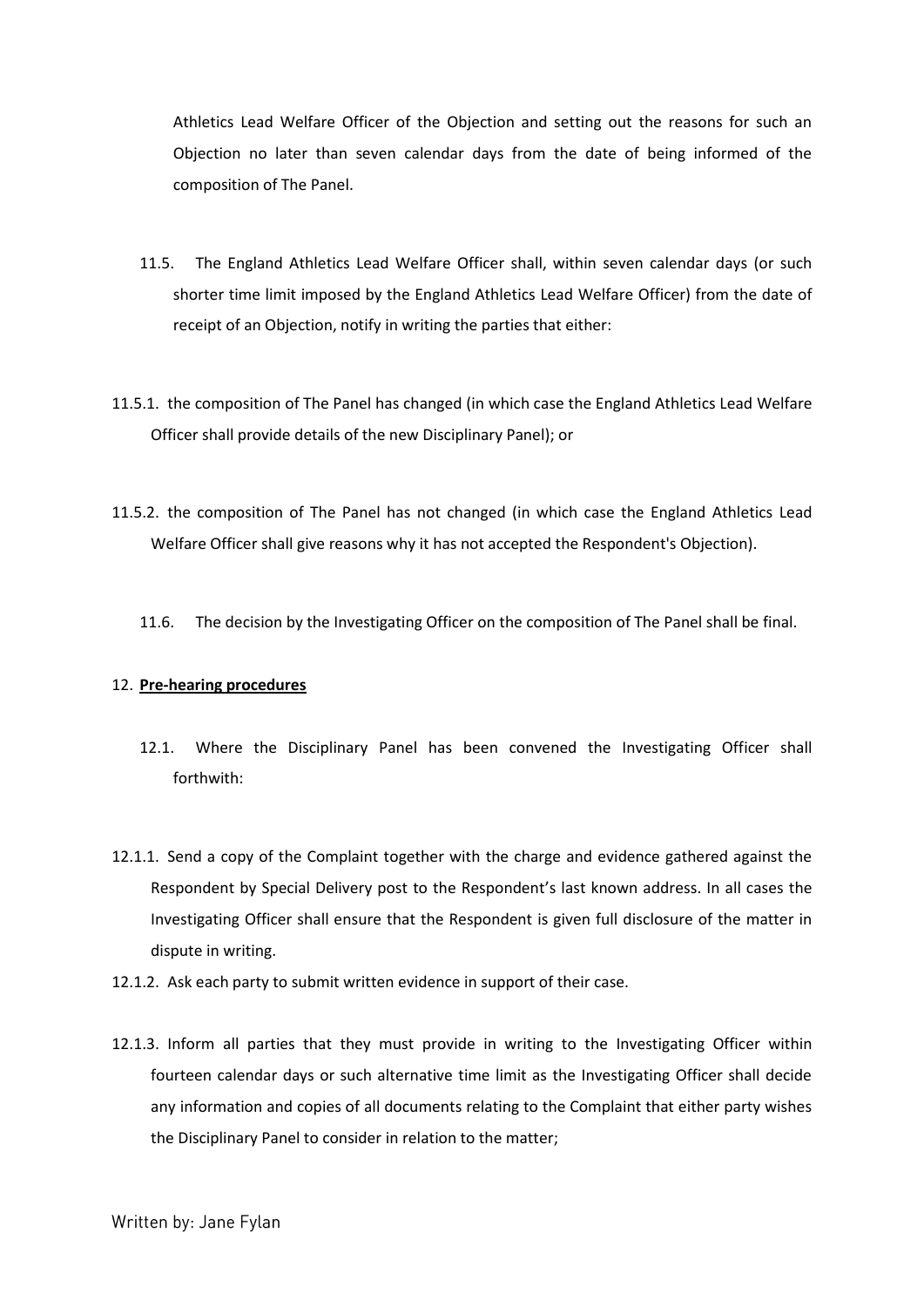- 12.1.4. Upon receipt of such documents under the clause above supply copies of such information to the Disciplinary Panel and the other parties within a further seven calendar days.
- 12.1.5. Inform the Respondent that if no reply is received within the period of fourteen calendar days (or such alternative time limit imposed by the Investigating Officer under (Clause 12.1.3 above) the Panel will consider the Complaint on the basis of the facts and statements in its possession.
- 12.1.6. Give all parties a minimum of fourteen calendar days notice of the date, place and time of the hearing when the Disciplinary Panel is to consider the matter;
	- 12.2. The Chair of the Disciplinary Panel, in consultation with the Investigating Officer, shall be entitled to make directions as to any further exchange of evidence. The Chair may rule:
- 12.2.1. that the hearing takes place on paper; evidence provided via telephone; video link or all parties attend and give oral evidence.
- 12.2.2. that the Disciplinary Panel is convened by telephone or video conference (provided that all information has been supplied to both parties and each has had the opportunity to respond to information supplied by the other).
	- 12.3. The Investigating Officer shall also seek clarification of any matter that has previously been raised by either party or at the request of the Disciplinary Panel members;

After the hearing, the Disciplinary Committee shall provide its full Decision in writing to the Lead Welfare Officer for onward transmission to the respondent within 7 days via the appointed Panel Secretary, the Panel Secretary will be appointed by the Investigating Officer. The Disciplinary Committee may decide any issue by majority. The Decision shall include:

- (a) a summary of the Complaint;
- (b) the Disciplinary Committee's decision in relation to the Complaint and its reasons;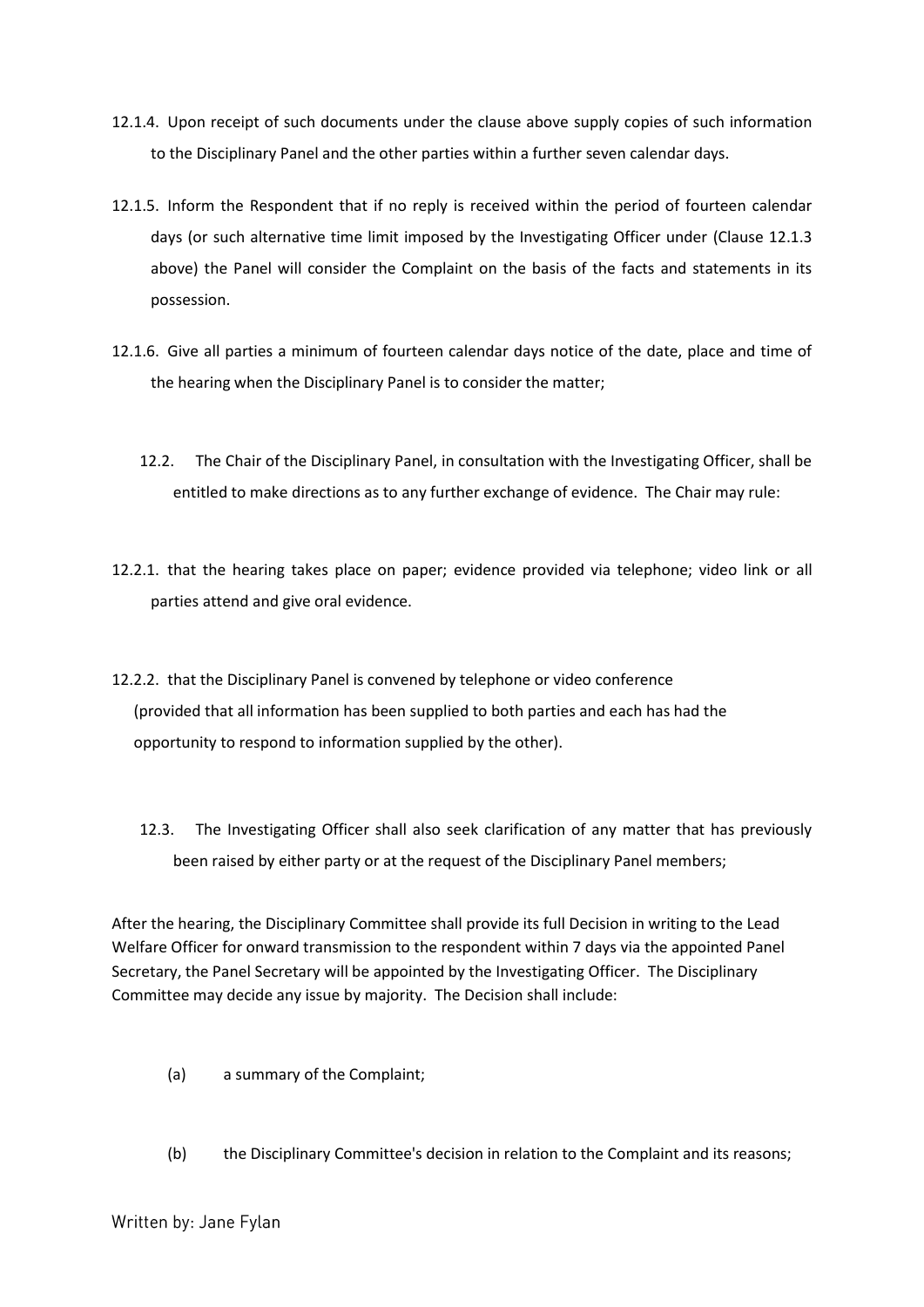(c) the appropriate sanction (if any) to be imposed on the Respondent in accordance with the section 12.5.2 of these Disciplinary Procedures.

The England Athletics Lead Welfare Officer or Investigating Officer shall present the case but he or she shall not be a member of The Panel.

#### **13 The Hearing**

A hearing conducted under these procedures is not a judicial hearing and so evidence given will not be delivered under oath. The Panel adjudicating a hearing will, however, endeavour to apply the rules of Natural Justice and the hearing will be held in private.

Where the facts in the case are not contested by the Respondent the Panel may resolve the matter by considering the written facts as provided by the Complainant and other witnesses, without calling oral evidence.

13.1. The Lead Welfare Officer shall decide the arrangements for and conduct of the Hearing.

13.2 The Panel must also consider any written submission made by the Respondent.

13.2.1 They may also rely upon a written and or oral submission by the Investigating Officer, which may include a recommendation as to disposal of the case.

#### 13.3 Facts Contested:

13.3.1.1 Where the facts in the case are contested by the Respondent the Panel may resolve the matter by considering all the evidence made available to it including oral and written evidence from England Athletics, the Complainant and other witnesses. It may question England Athletics, the Complainant and any witnesses present in relation to the matter. It may call upon either of England Athletics or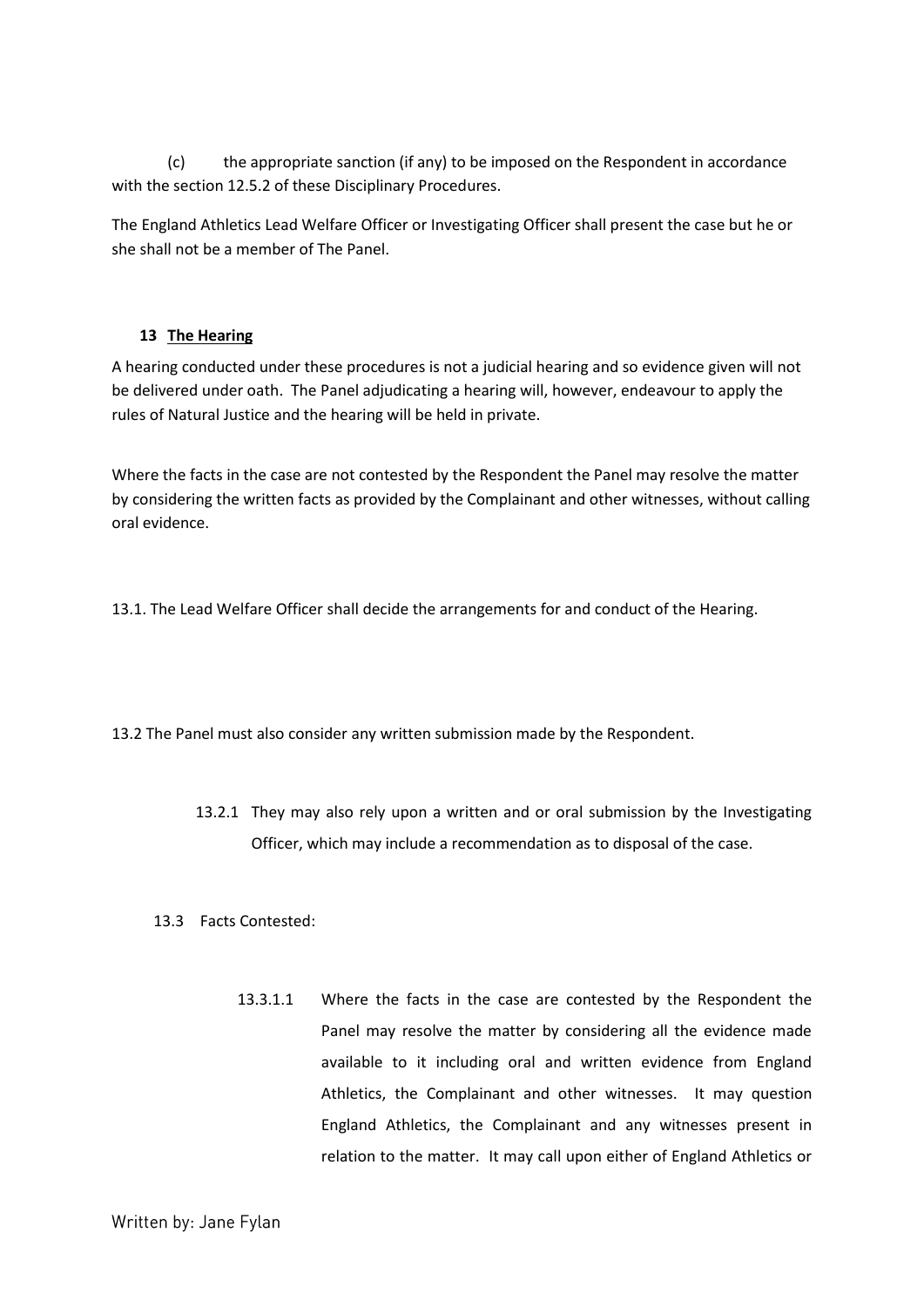the Complainant to supply additional evidence and may adjourn the hearing for that or any other purpose.

- 13.3.1.2 The Panel must also consider any written submission made by the Respondent and any written evidence provided by witnesses called on his or her behalf.
- 13.3.1.3 In the event that The Panel finds the Respondent guilty of misconduct they may rely upon a written and or oral submission by the Investigating Officer, which may include a recommendation as to disposal of the case.
- 13.3.2 The Chair of The Panel may vary this procedure in his or her absolute discretion if, after discussion with the other parties, he or she is of the opinion that such change would assist the Hearing process in a fair and impartial way.
- 13.3.3 The Panel shall decide any matter on the basis of a simple majority.

#### 13.4 Powers of the Disciplinary Panel

- 13.4.1 The Panel may reject the Complaint or, where the Complaint is upheld, impose such sanctions upon the Respondent as it thinks fit including without limitation:
	- 13.4.1.1 a warning in respect of the misconduct committed;
	- 13.4.1.2 a recommendation to the athletics club of which he or she is a member to terminate his or her membership or remove him or her from any official position within the club;
	- 13.4.1.3 a requirement to complete education or training;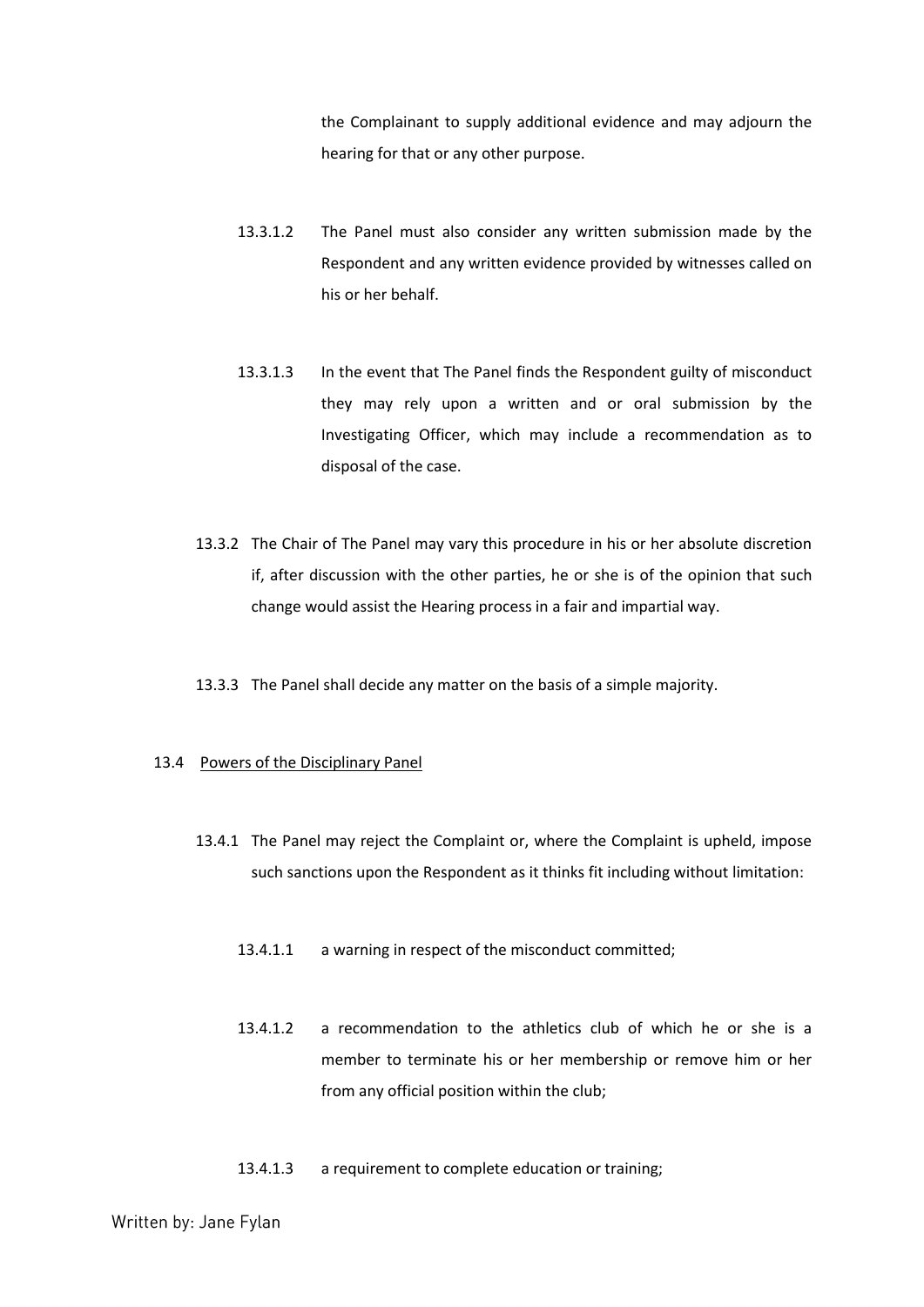- 13.4.1.4 in the case of a Respondent who is an athlete suspension from competition (or official participation within athletics) or from taking part in any event organized or run under the UKA Rules for Competition for a specified period;
- 13.4.1.5 In the case of a Respondent who is a coach or technical official a recommendation to UKA that the Respondent's licence to coach or officiate be suspended for a period of time;
- 13.4.1.6 suspension for a specified period or removal from any office held within England Athletics;
- 13.4.1.7 exclusion from holding office within England Athletics for a specified period of time;
- 13.4.1.8 any combination of the above.
- 13.4.2 In the event that a Respondent fails or refuses to comply in whole or in part with the sanctions imposed by The Panel, The Panel may reconvene at its own discretion and treat the failure or refusal as a fresh Complaint and deal with the matter and impose any sanction in accordance with these procedures.
- 13.5 The decision of The Panel shall be issued in writing to the parties concerned not more than fourteen calendar days from the date of the Hearing. The decision shall be accompanied by details of any disciplinary action that has been agreed by The Panel.
- 13.6 Any suspension, disqualification or expulsion shall normally run with immediate effect from the date of the Disciplinary Hearing. The panel may take into account any period of suspension served prior to the hearing date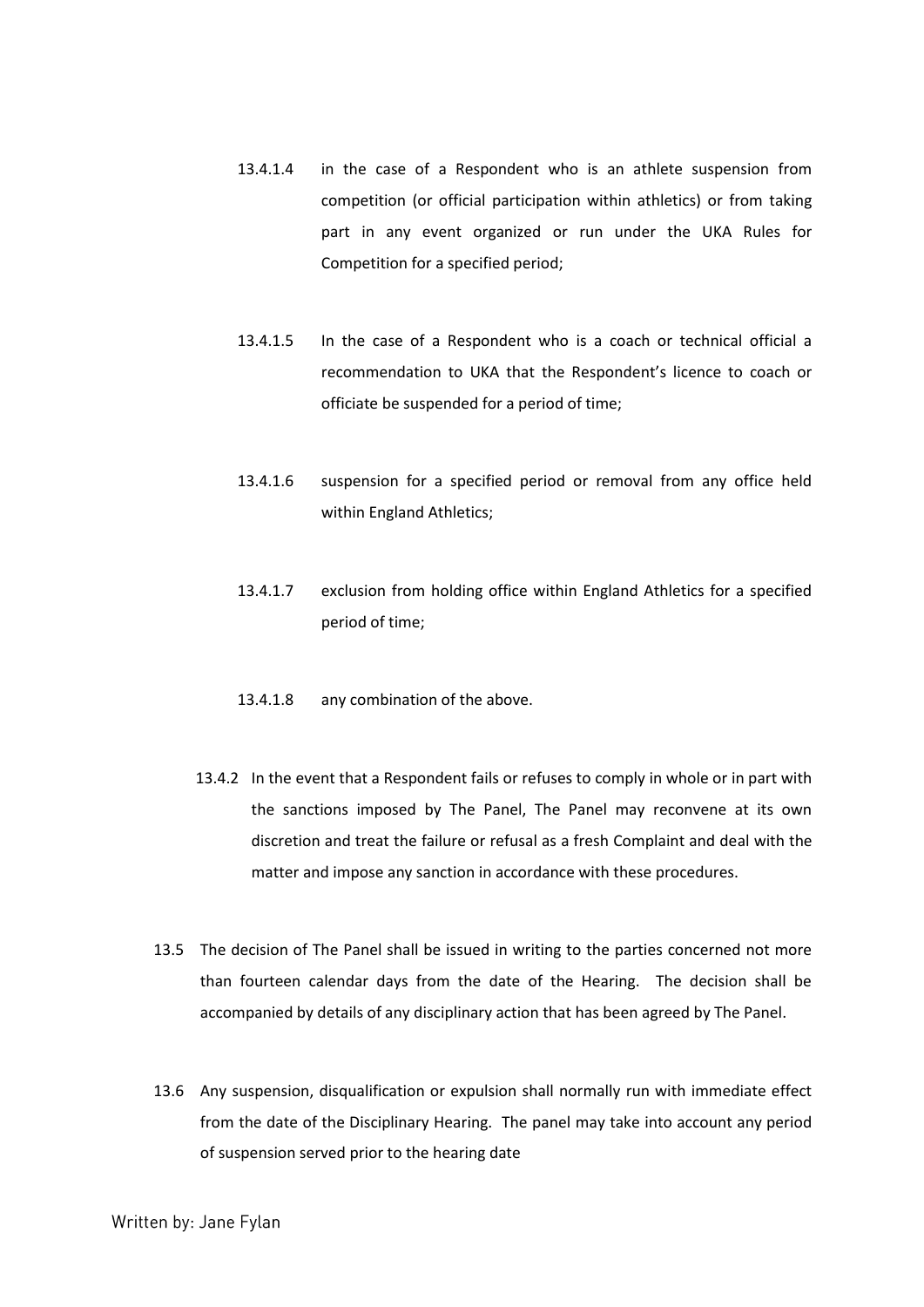13.7 Any other interested parties affected by the decision of The Panel shall be notified of the decision in addition to those referred to at 13.5, above.

After the hearing, the Disciplinary Committee shall provide its full Decision in writing to the Lead Welfare Officer. The Disciplinary Committee may decide any issue by majority. The Decision shall include:

- (a) a summary of the Complaint;
- (b) the Disciplinary Committee's decision in relation to the Complaint and its reasons;
- (c) the appropriate sanction (if any) to be imposed on the Respondent

The England Athletics Lead Welfare Officer or Investigating Officer shall present the case but he or she shall not be a member of The Panel.

#### 14 **Appeal**

- 14.2 The letter (13.5) notifying the decision of The Panel shall also set out the right to Appeal.
- 14.3 The Respondent or England Athletics (but not the individual(s) or organization(s) that originally made the Complaint), may appeal against the decision of The Panel, by serving a Notice of Appeal on the Lead Welfare Officer of England Athletics within fourteen calendar days of receiving the written decision. The Notice of Appeal must state the grounds on which the verdict of The Panel is challenged. The notice must be accompanied by a cheque for £100 made payable to England Athletics (the Deposit) this deposit shall be held by EA and repaid to the respondent in the event the appeal panel so decides.
- 14.4 The Lead Welfare Officer shall acknowledge a Notice of Appeal within seven calendar days of its receipt and shall establish an Appeal Panel within a further fourteen calendar days.
- 14.5 The England Athletics Lead Welfare Officer, shall appoint an Appeal Panel of three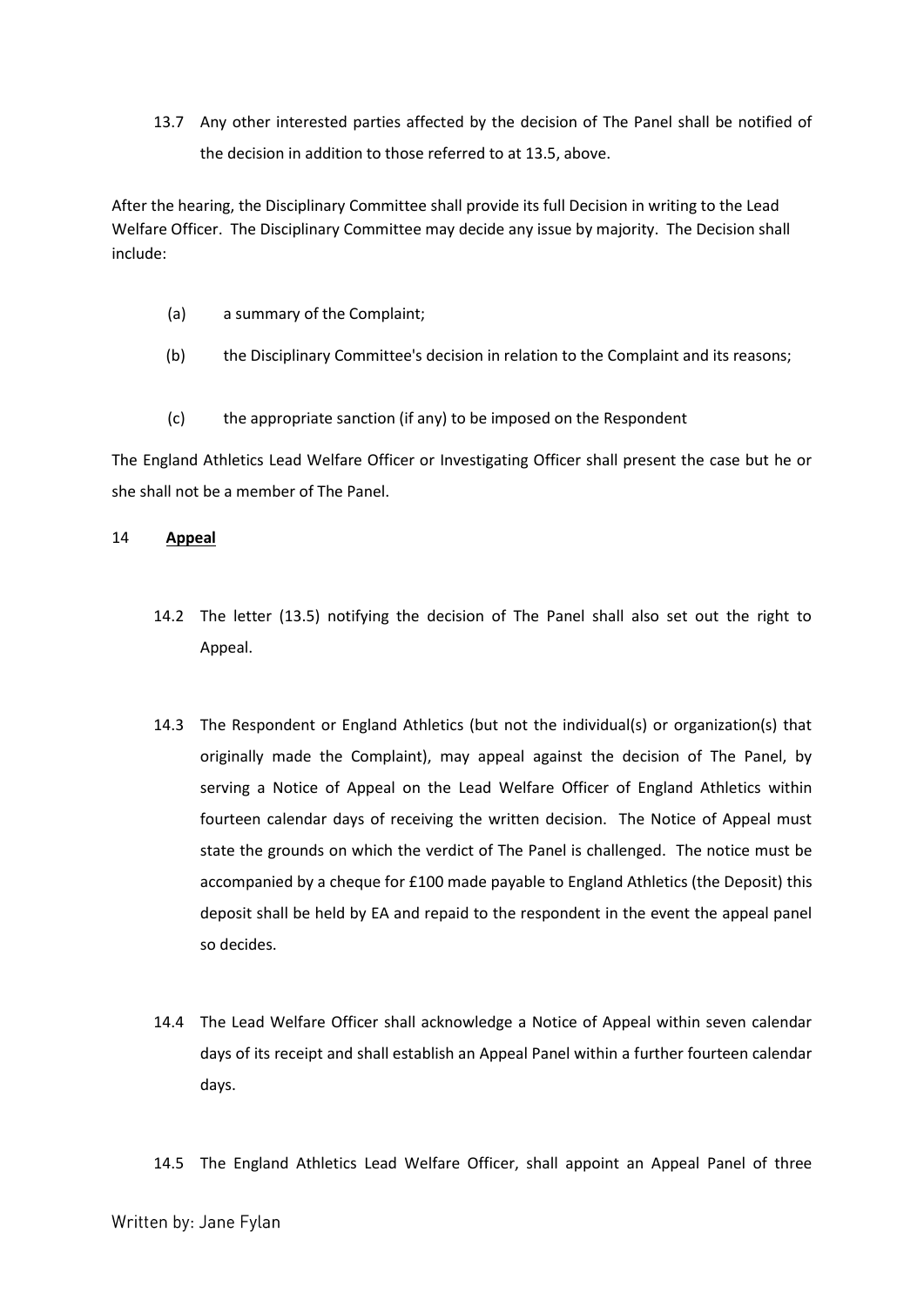members who have not been involved directly, either in the events giving rise to the Hearing, or in the Hearing itself.

- 14.6 The Lead Welfare Officer shall inform the Appellant and other Party of the composition of the Appeal Panel.
- 14.7 Either party may object to the composition of the Appeal Panel by notifying the Lead Welfare Officer of the Objection and setting out the reasons for such an Objection no later than seven calendar days from the date of being informed of the composition of the Panel.
- 14.8 The Lead Welfare Officer shall, within fourteen calendar days (or such shorter time limit imposed by the Chief Executive) from the date of receipt of an Objection, notify in writing the parties that either:
	- 14.8.1 the composition of the Panel has changed (in which case the Lead Welfare Officer shall provide details of the new Appeal Panel); or
	- 14.8.2 the composition of the Panel has not changed (in which case the Lead Welfare Officer shall give reasons why it has not accepted the Respondent's Objection).
- 14.9 The decision by the Panel Chair on the composition of the Panel shall be final.
- 14.10 Within fourteen calendar days (or such shorter time limit imposed by the Lead Welfare Officer) from the date of receipt by the Chief Executive of the Notice of Appeal or within fourteen calendar days (or such shorter time limit imposed by the Lead Welfare Officer) from the date the Lead Welfare Officer responds to the Objection under Clause 14.7 above (as appropriate), the Chair of the Appeal Panel, in consultation with the Investigating Officer, shall give such directions to the Complainant and Respondent and any Interested Parties as are appropriate for consideration of the matter, and in particular: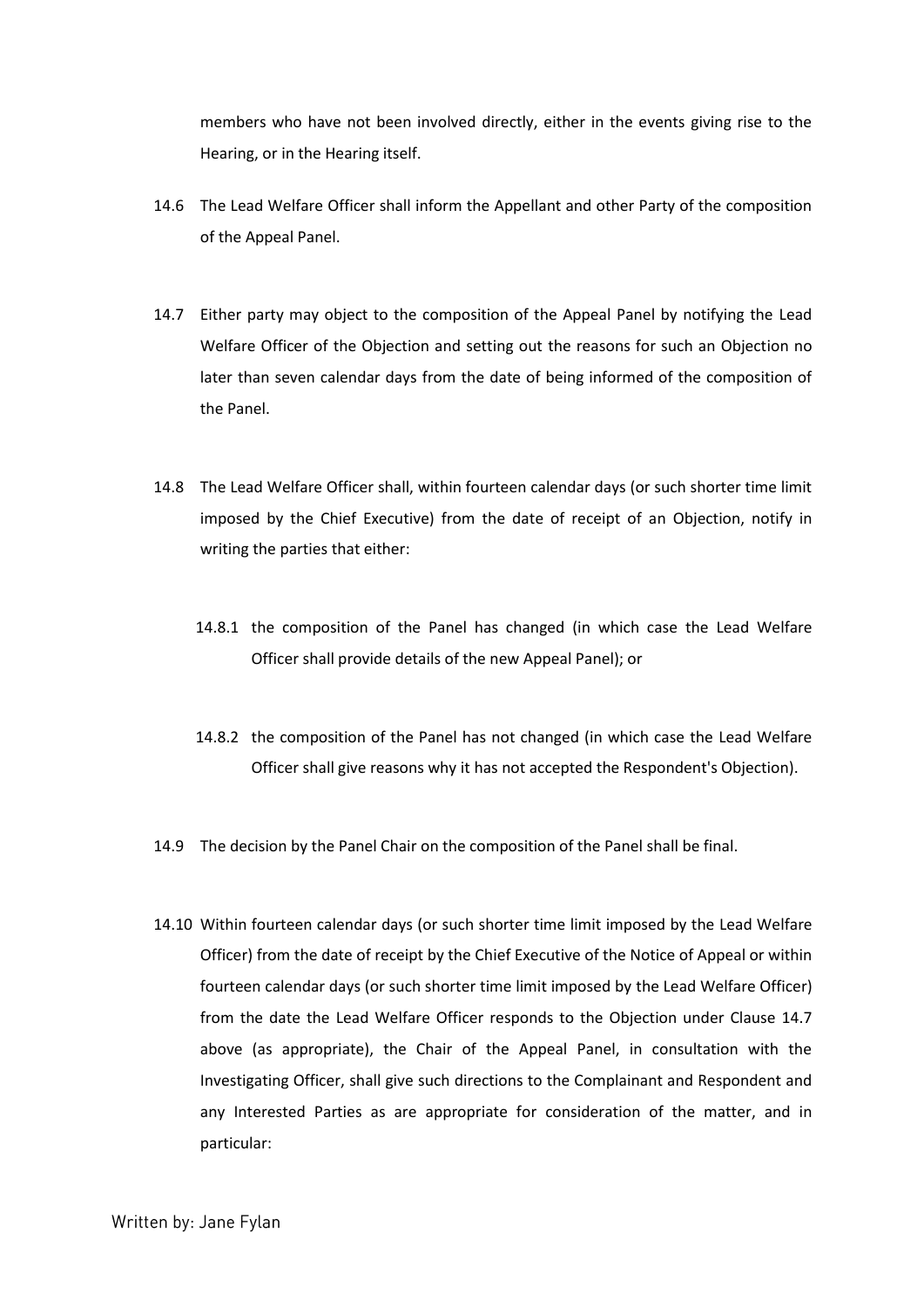- 14.10.1 the date and place at which the Appeal Panel will meet to determine the Appeal, provided that the Appeal shall not be heard later than three months from the date of the receipt of the Notice by the Lead Welfare Officer unless there are exceptional circumstances which should permit a longer period of time;
- 14.10.2 whether the appeal will proceed by way of written submissions or an oral hearing; and
- 14.10.3 whether the parties should be required to submit statements of their evidence and/or written submissions prior to the hearing and, if so, a timetable for doing so and the procedure for exchanging such statements and written submissions.

#### 15 **Jurisdiction of the Appeal Panel**

15.2 The Chair of the Appeal Panel may decide on its own jurisdiction, including whether the Appeal Panel is properly constituted and what matters have been submitted.

#### 16 **Powers of the Appeal Panel**

- 16.2 The Appeal Panel shall meet on the date fixed by the Lead Welfare Officer.
- 16.3 The Appeal Panel may at its sole discretion disregard any failure by a party to adhere to this appeal procedure and may give such further directions as may be appropriate.
- 16.4 Prior to and at the hearing, the Chair, after consulting with the Investigating Officer, may give such directions whether or not made at the request of the parties, for the proper conduct of the hearing as he or she deems may be reasonably necessary for the fair conduct of the hearing, including changes to the procedure as set out in these Procedures.

16.5 Any such hearings shall be in private unless the Appellant and other Party agree Written by: Jane Fylan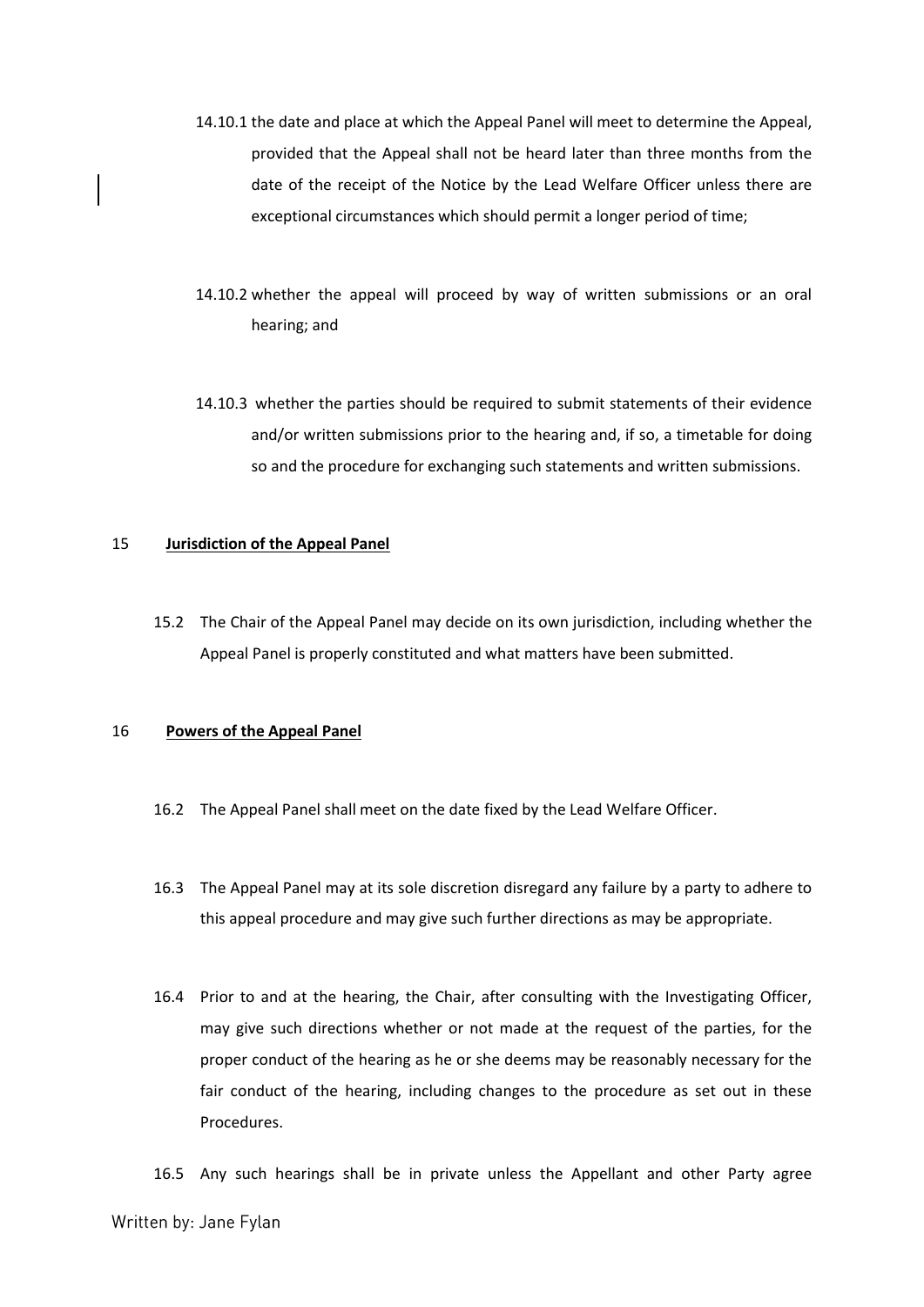otherwise, or unless the Appeal Panel directs. The Appeal Panel shall have power to make a decision on the facts as it thinks fit and may:

- 16.5.1 quash the original decision;
- 16.5.2 Confirm the original findings
- 16.5.3 the case be reheard (re-trial)
- 16.5.4 increase the original sanction;
- 16.5.5 abate the original sanction;
- 16.6 The Appeal Panel shall inform the Appellant and other Party and Interested Parties (if any) of its decision within fourteen calendar days together with written reasons for its decision. The decision of the Appeal Panel shall be final and binding on the Appellant and other Party and Interested Parties. The Appeal Panel shall decide on any issue by majority.
- 16.7 A supporter, who must be named, may accompany the Respondent throughout the appeal process.

#### 17 **Records of Hearings and Appeals**

17.2 The decisions of Disciplinary Panels, including appeals, shall be recorded and retained in confidential records for a period of time specified by The Panel, which shall not be less than six years. Supporting documentation shall also be retained in the same fashion.

#### 17.3 Notification to England Athletics

17.3.1 A record of the proceedings and decisions of Club Disciplinary Panels, and Appeal Panels, including any sanctions imposed, shall be sent to the Lead Welfare Officer of England Athletics within fourteen calendar days of the Hearing.

#### 17.4 Notification to UKA, National Association and others

17.4.1 Where appropriate and in the absolute discretion of the Chair of a Hearing or Appeal Panel, details of a decision, including sanctions imposed, may be

#### Written by: Jane Fylan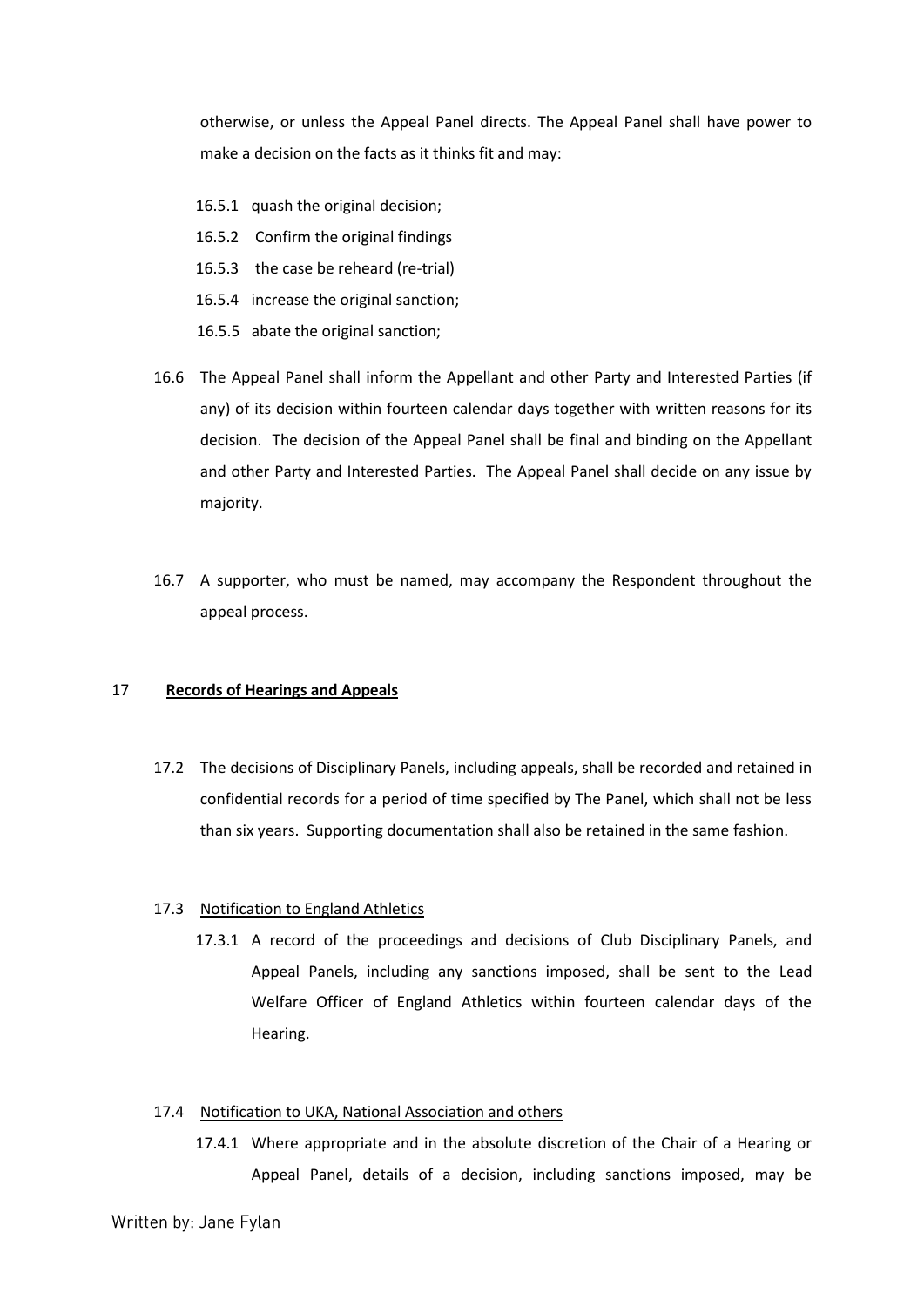communicated to UKA, a National Association, county association, club or other body where it is considered necessary to ensure compliance with a sanction, or for the safety and well-being of those engaged in athletics activity. UKA/EA may determine to publish details on their websites.

#### 18.0 **Co-operation of Respondents/Appellants and Other Parties**

18.1 The procedures described in these Discipline Procedures assume that the Respondent/Appellant and other parties will co-operate in the interest of resolving the issue in question. In the absence of such co-operation, or if it is withdrawn at any stage, England Athletics reserves the right to proceed with a Hearing or an Appeal based on such evidence and information as it is able to obtain.

#### **Section C:**

#### 19 **Dealing With Persistent/Vexatious Complaints/Allegations Of Misconduct**

19.1 Introduction

19.1.1 England Athletics will follow these procedures and will do everything it reasonably can to resolve issues of Complaint. Occasionally, Complainants or those making allegations of misconduct may focus solely on their concerns to the extent of placing an undue strain on time and resources of England Athletics and causing undue stress to staff and volunteers involved.

19.1.2 England Athletics staff and volunteers are expected to deal with individuals in a respectful and professional manner and to follow appropriate procedures; however there are instances when nothing more can reasonably be done to rectify a real or perceived problem. At this stage it is important to ensure that Complaints procedures and those for investigating allegations of misconduct have been followed correctly and that all elements of the Complaint or allegation have been adequately addressed. This policy for dealing with persistent or vexatious Complaints should only be invoked in exceptional circumstances.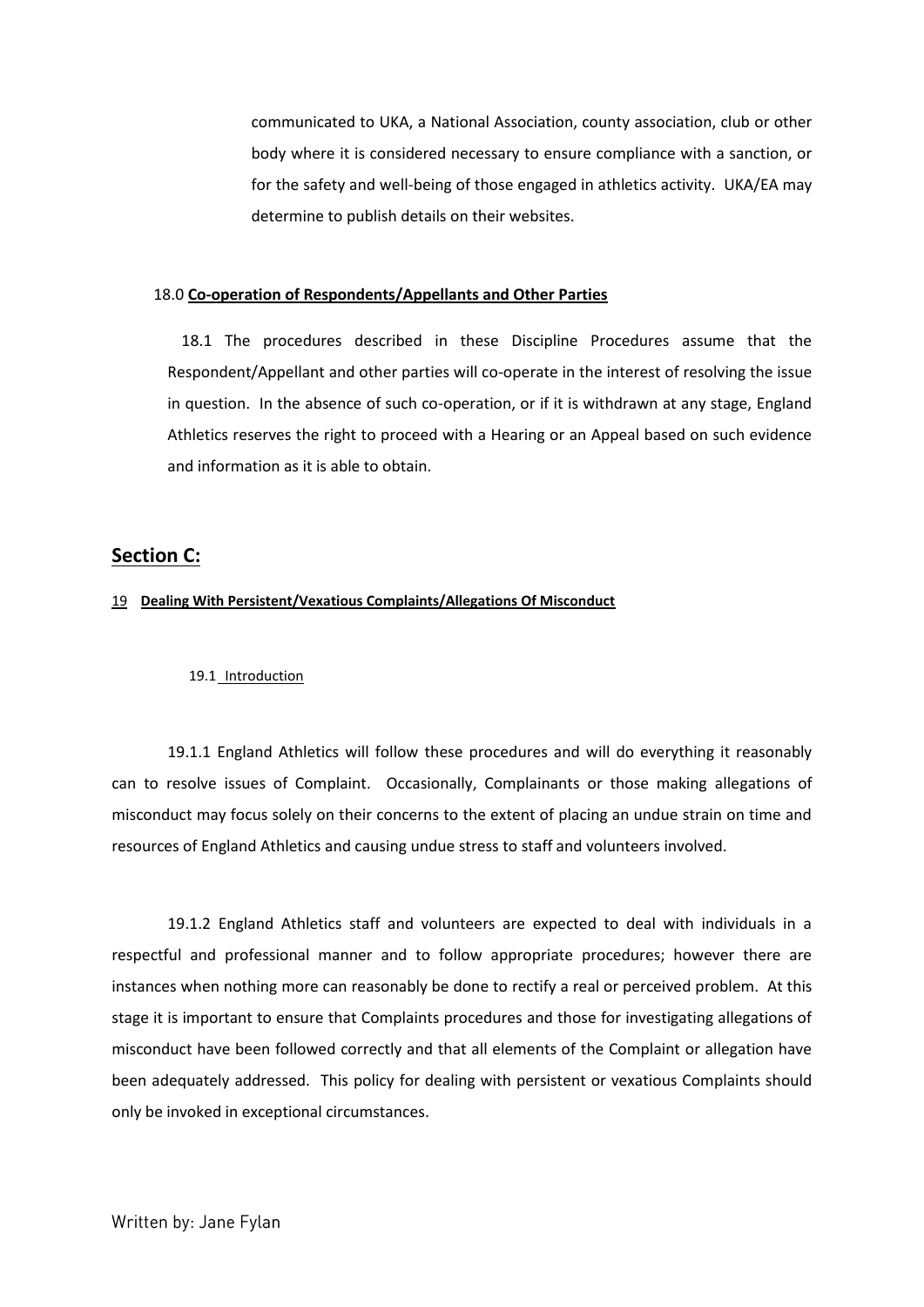#### 19.2 Definition of a vexatious Complaint

19.2.1 A written or verbal report of alleged improper conduct made to England Athletics intending the report to be acted upon, where there is a demonstrable absence of reasonable grounds for suspecting the improper conduct, and the report is considered to have been made to cause distress.

#### 19.3 Definition of a persistent Complaint

- 19.3.1 Where an individual persists in pursuing a Complaint when appropriate procedures have been followed and exhausted.
- 19.3.2 Where the substance of a Complaint is continually being changed or new issues continually being raised to prolong contact.
- 19.3.3 When an individual is unwilling to accept documented evidence as part of the Complaints response, or deny receipt of an adequate response in spite of correspondence specifically answering their concerns.
- 19.3.4 When an individual persists in raising issues of Complaint outside the remit of England Athletics.
- 19.3.5 Where an individual has:
	- 19.3.5.1 threatened or used physical violence towards staff or volunteers dealing with the Complaint; or
	- 19.3.5.2 harassed or been verbally aggressive on more than one occasion towards staff or volunteers dealing with the Complaint.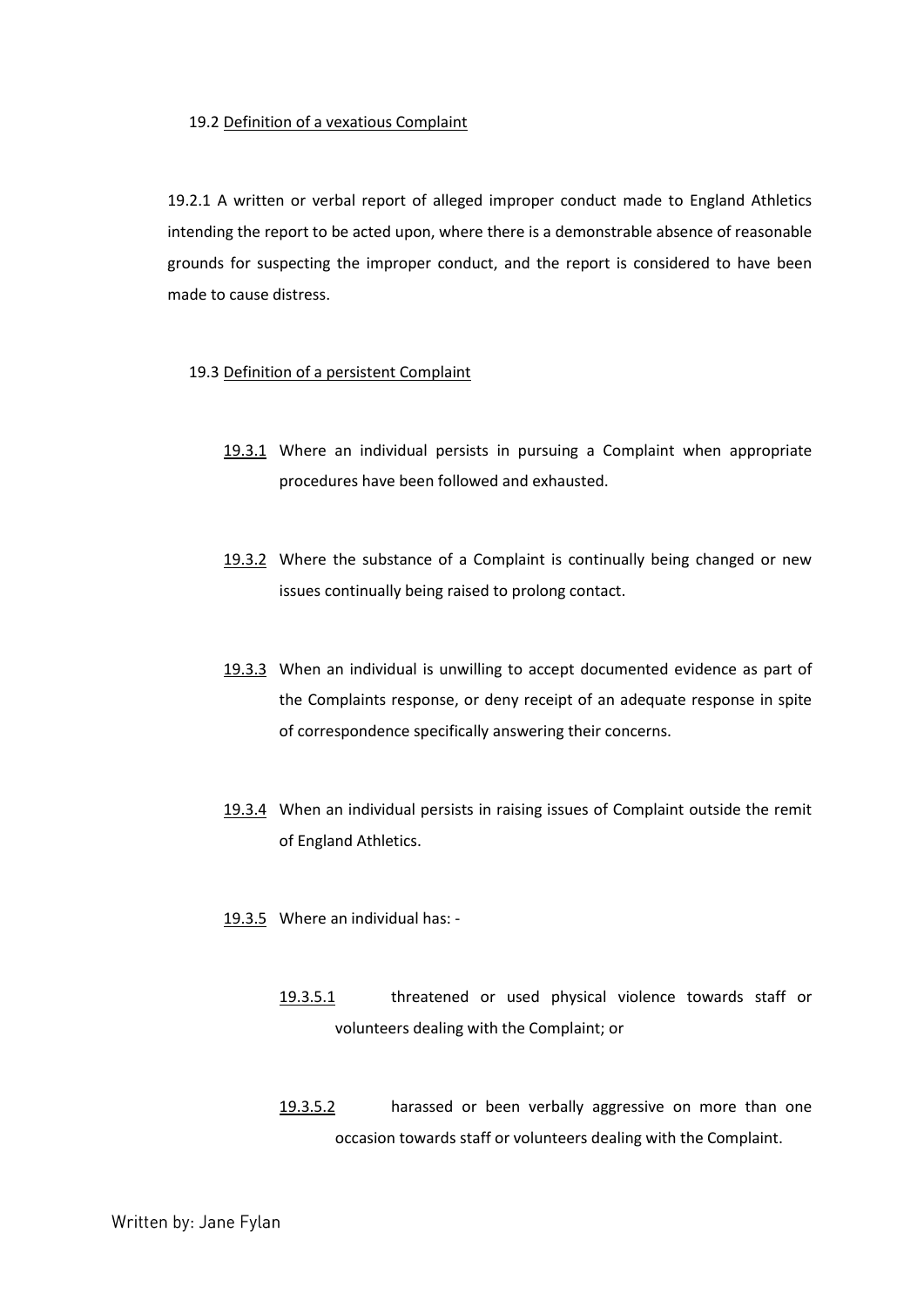- 19.3.6 Where an individual has had an excessive number of contacts with England Athletics staff or volunteers during the investigation, e.g. personally, or by telephone, fax, email.
- 19.3.7 Where an individual has made unreasonable demands about the investigation of their Complaint (e.g. responses being made more quickly than time limits set down).
- 19.3.8 Where an individual is known to have recorded meetings or conversations without the prior knowledge or consent of the other parties involved.

#### 19.4 Handling Persistent Complaints/Allegations of Misconduct

- 19.4.1 It will be for the England Athletics Lead Welfare Officer to consider the nature of the Complaint against the above criteria and to identify or classify such Complaints as 'persistent' or 'vexatious' in agreement with the Chief Executive. The two together, will determine the most appropriate course of action from the following options:
	- 19.4.1.1 Try to resolve the issue before invoking this procedure, by contacting the individual in writing to explain the difficulties and set out a code of behaviour for the parties involved if England Athletics is to continue processing the Complaint. This may involve requiring the Complainant to communicate in a particular way, for instance in writing only, or with a specific volunteer or member of staff.
	- 19.4.1.2 Decline contact with the Complainant or restrict contact to a specific format (as above). If staff or volunteers are to withdraw from a telephone conversation with the individual, an agreed script should be made available for their use.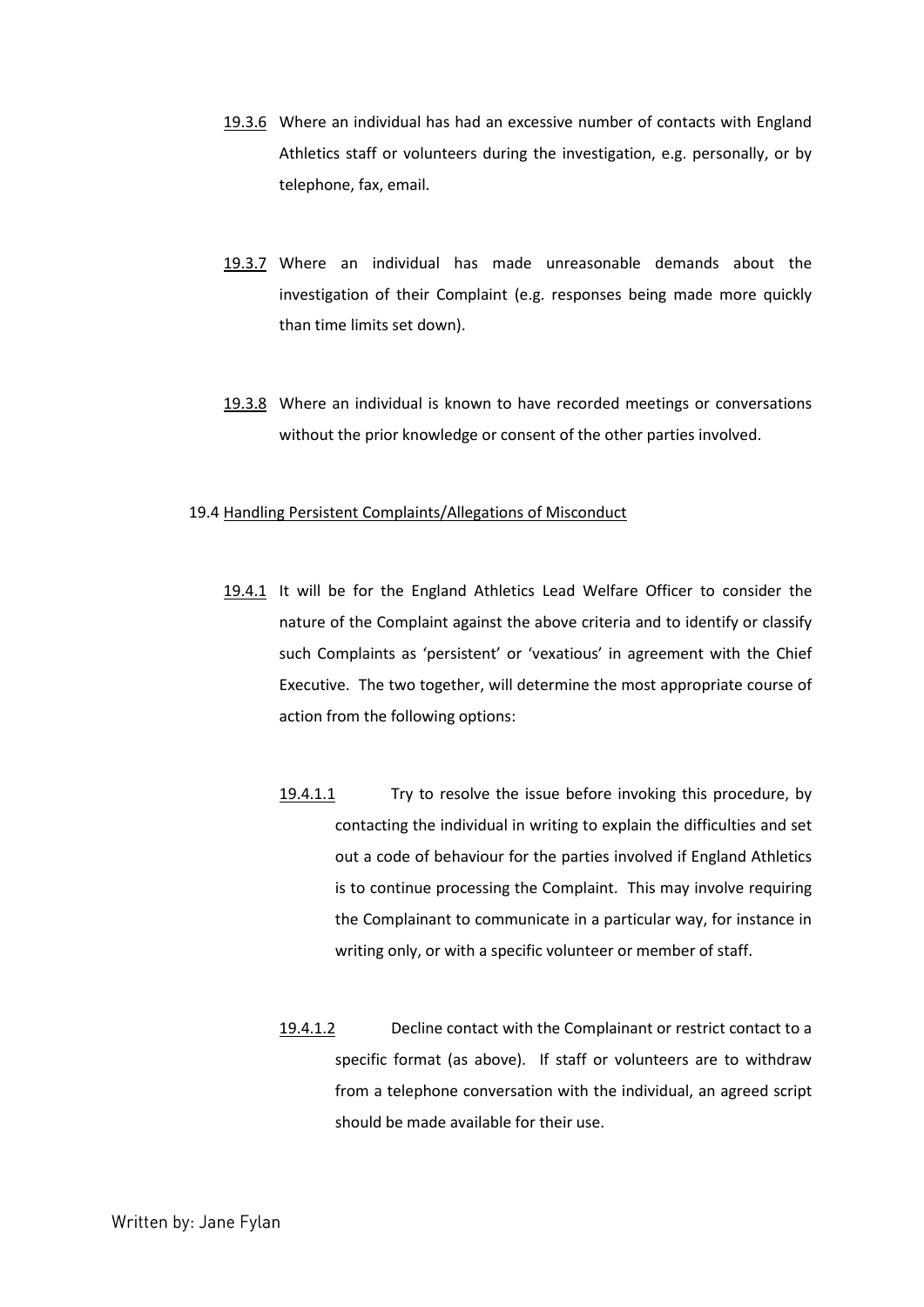- 19.4.1.3 Notify the Complainant in writing that the Chief Executive has responded fully to the points raised and has tried to resolve the Complaint but there is nothing further to add and continuing contact on the matter will serve no useful purpose. The Complainant will also be notified that the correspondence is at an end. Further correspondence will be acknowledged but not answered.
- 19.4.1.4 In extreme cases, it might be necessary to take legal advice/action to deter an individual from frequenting England Athletics premises or contacting England Athletics staff.

# **Appendix I**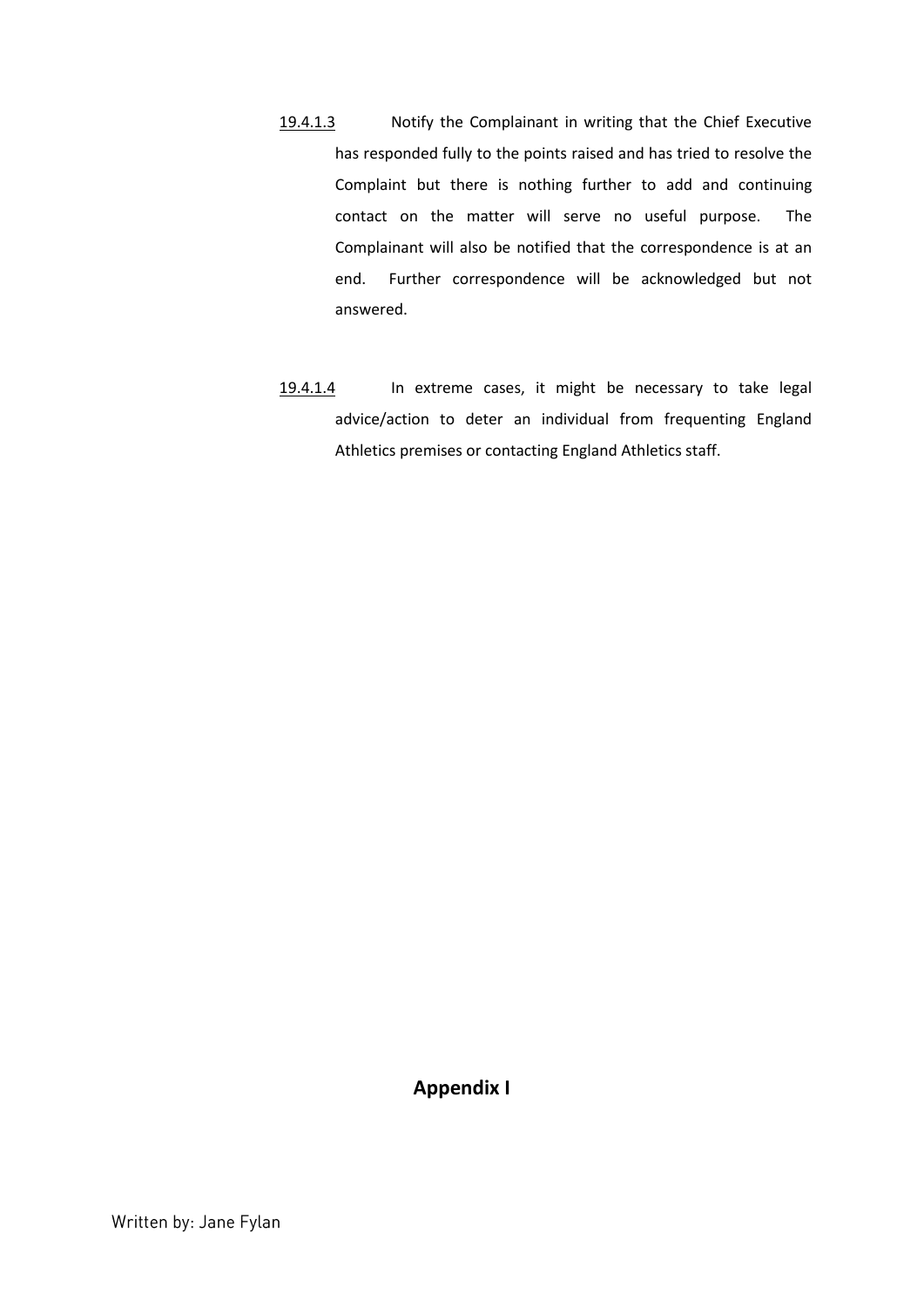# Guidance on Conduct of Hearings

This guidance is designed to assist Chairs and members of Disciplinary Hearing Panels to conduct hearings and to provide guidance to possible outcomes and panel decisions.

#### **Conduct of the Hearing**

- 1. Chair of Panel introduces fellow Panel members and confirms identity and status of all other persons present;
- 2. Chair reminds all parties of the confidentiality of the Hearing and that Hearing will be held in private.
- 3. Chair informs all parties that a Hearing conducted under these procedures is not a judicial Hearing and so evidence given will not be delivered under oath. The Panel adjudicating the Hearing will, however, apply the rules of Natural Justice. For example the duty to give a fair hearing to everyone with a concern in the case, the duty to explain the reasoning behind any decision and the obligation for any decision-makers to be impartial.
- 4. Chair informs the parties that the Panel will make its decisions on whether the Respondent is guilty of misconduct on the basis of a balance of probabilities. This means that it must be demonstrated that it is "more probable than not" that the Respondent is guilty of misconduct. The panel will consider whether or not on the balance of probabilities the allegations are substantiated by the facts of the case.
- 5. Chair confirms that the Respondent and Panel members have previously received copies of all relevant documentation. (In the event that documents have not been exchanged as required, the Chair may consider an adjournment – see paragraph 11 below.)
- 6. The Panel must consider any written and or oral submission made by the Respondent and any written and or oral evidence provided by witnesses called on his or her behalf.
- 7. The Panel will then consider their decision in private. The Panel shall decide any matter on the basis of a simple majority and may reject the complaint or may partially or fully uphold the complaint.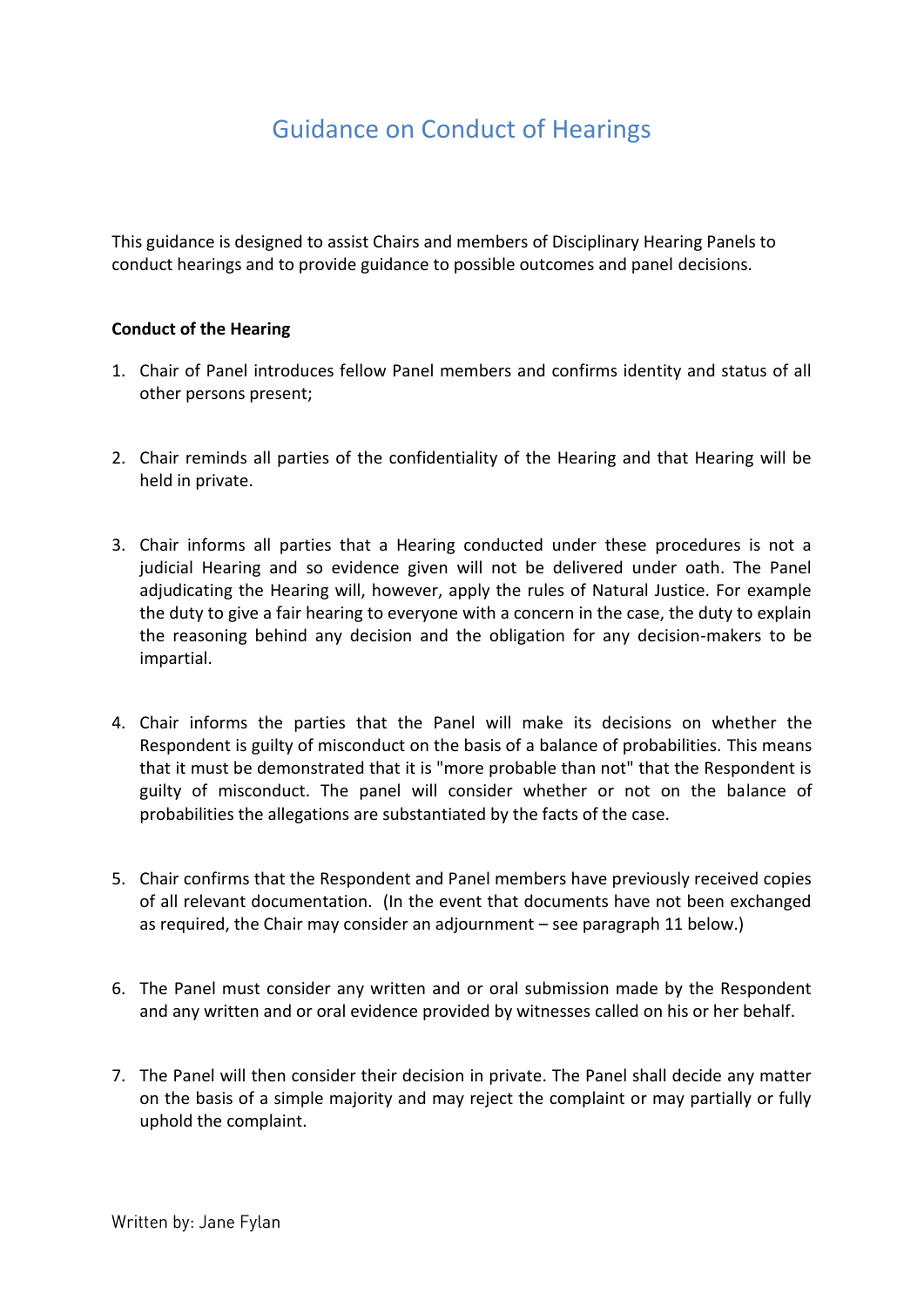- 8. If the Panel upholds the complaint they must then consider the most appropriate manner to resolve the case and in so doing may take account of all relevant information disclosed during the Hearing, including any submission made by or on behalf of the Respondent.
- 9. In consideration of what sanction to impose the panel should consider the following criteria:
	- a. the nature and seriousness of the misconduct including whether the misconduct involved dishonesty, culpable or reckless neglect;
	- b. the Respondent's conduct record and, in particular, whether any misconduct of a similar kind has occurred before and the period of time which has elapsed since any previous misconduct.
	- c. where relevant, the length of time over which the misconduct occurred;
	- d. the number of breaches;
	- e. any steps taken by the Respondent to avoid a recurrence of the misconduct;
	- f. whether any admission, and regret is expressed by the Respondent;
	- g. the extent to which the Respondent has derived benefit, or stood to derive benefit, from the misconduct;
	- h. any steps taken by the Respondent to compensate or provide restitution to the Complainant;
	- i. the degree of co-operation with the Investigation;
	- j. any penalties previously imposed by England Athletics and UK Athletics in similar cases;
	- k. the need to deter the Respondent and other Members from future misconduct; and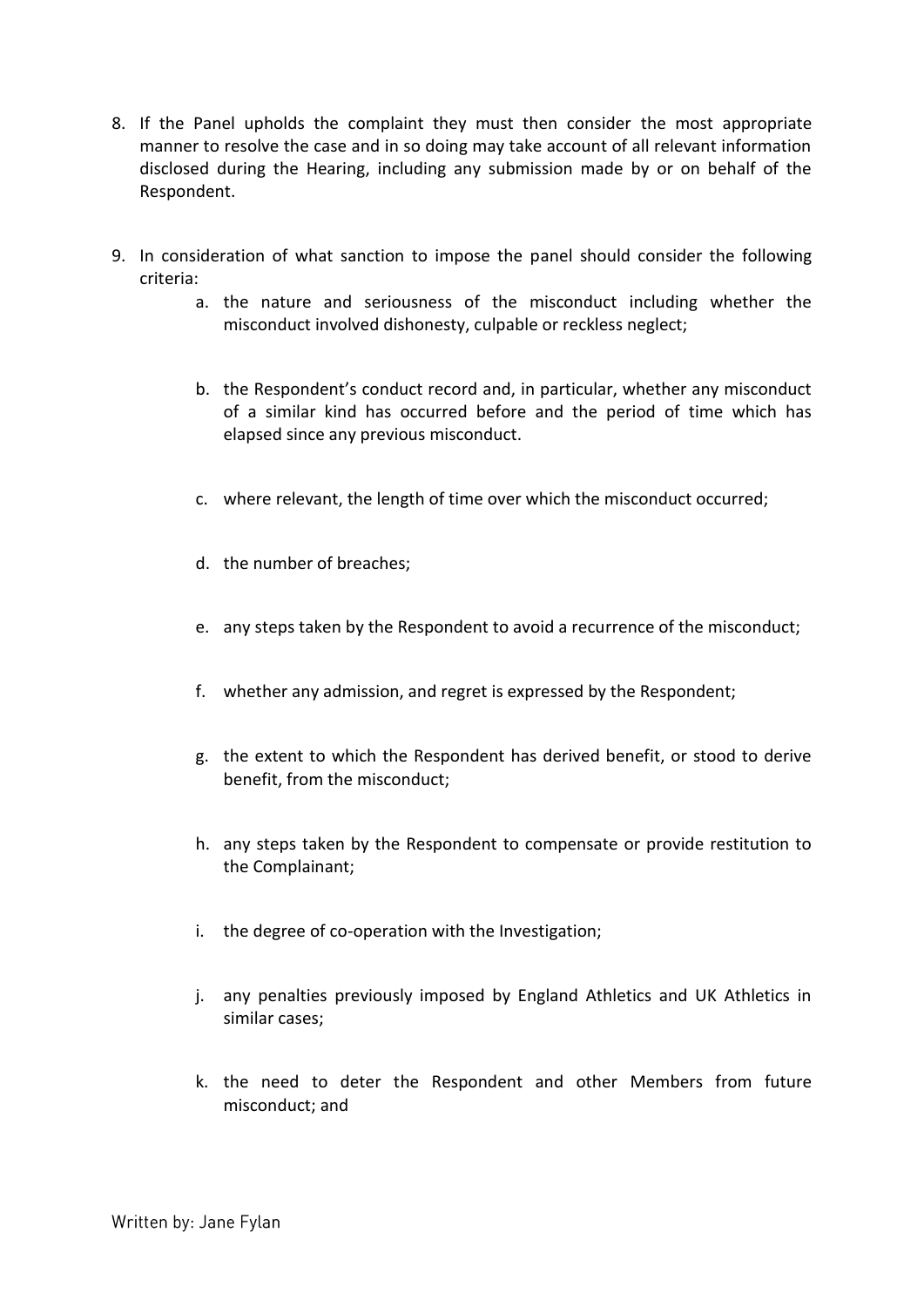- l. the need to demonstrate to the athletics community and society in general, that England Athletics takes firm action intended to promote the standards of conduct and behaviour required of all athletes and volunteers and others engaged in athletics.
- 10. The powers of the Panel are to issue:
	- i. a warning in respect of the misconduct committed;
	- ii. a recommendation to the athletics club of which he or she is a member to terminate his or her membership or remove him or her from any official position within the club;
	- iii. a requirement to complete education or training;
	- iv. in the case of a Respondent who is an athlete suspension from competition (or official participation within athletics) or from taking part in any event organized or run under the UKA Rules for Competition for a specified period;
	- v. In the case of a Respondent who is a coach or technical official a recommendation to UKA that the Respondent's license to coach or officiate be suspended for a period of time;
	- vi. suspension for a specified period from any office held within England Athletics;
	- vii. exclusion from holding office within England Athletics for a specified period of time;
	- viii. any combination of the above.
- 11. The Chair of The Panel may vary this procedure in his or her absolute discretion if, after discussion with the other parties he or she is of the opinion that such change would assist the Hearing process in a fair and impartial way.
- 12. The decision of The Panel shall be issued in writing to the Respondent and other parties concerned not more than ten days from the date of the Hearing. The decision shall be accompanied by details of any disciplinary action that has been agreed by The Panel. The letter to the Respondent should also set out the right to appeal if applicable. Any suspension shall normally run with immediate effect from the date of the Panel Hearing.